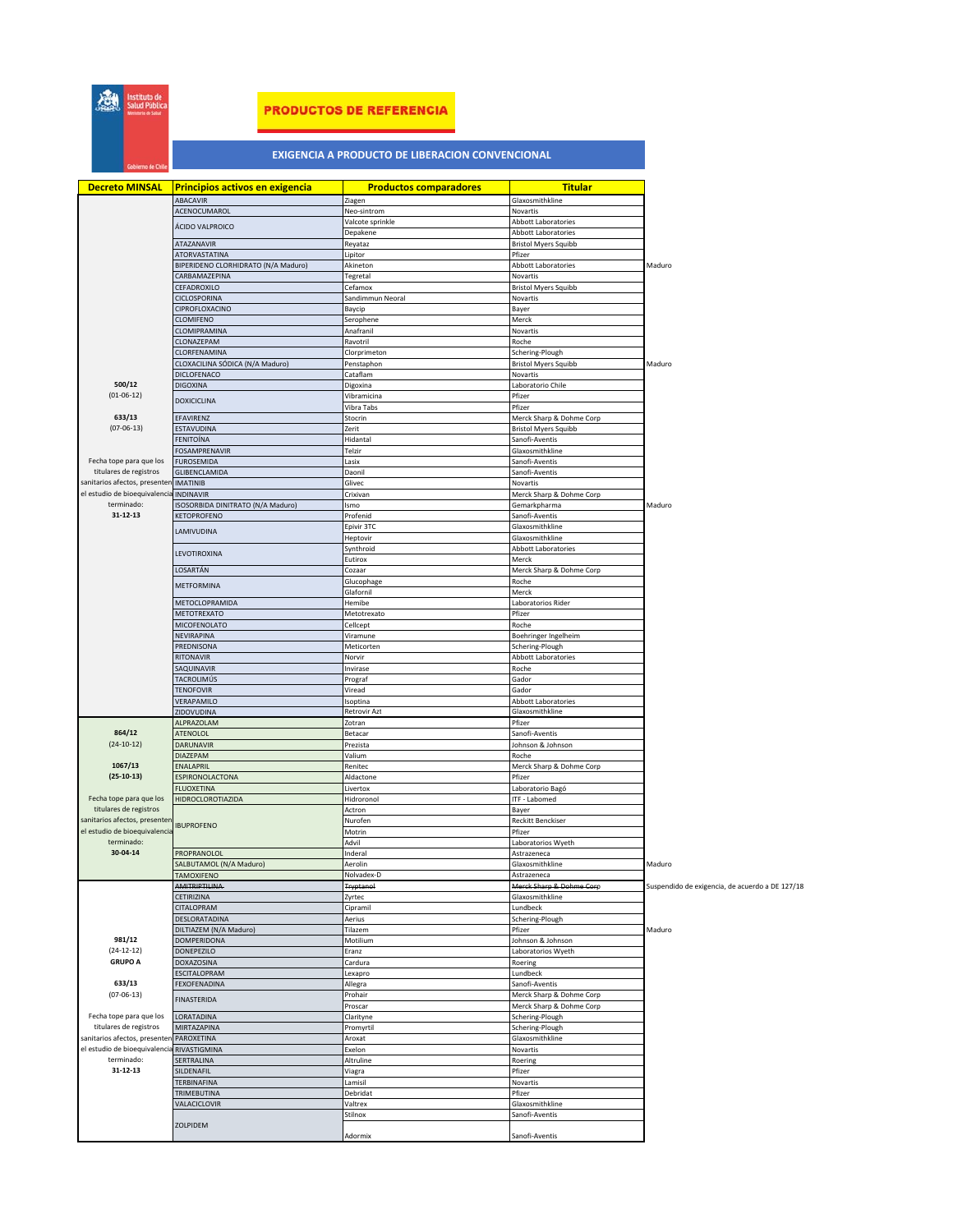|                                          | <b>ACICLOVIR</b>              | Zovirax       | Glaxosmithkline             |                                                 |
|------------------------------------------|-------------------------------|---------------|-----------------------------|-------------------------------------------------|
|                                          | ÁCIDO ACETILSALICÍLICO        | Aspirina      | Bayer                       |                                                 |
|                                          | ÁCIDO MEFENÁMICO              |               | Pfizer                      |                                                 |
|                                          | <b>AMIODARONA</b>             | Tanston       |                             |                                                 |
|                                          |                               | Cordarone     | Sanofi-Aventis              |                                                 |
|                                          | AMOXICILINA+ÁCIDO CLAVULÁNICO | Augmentin BID | Glaxosmithkline             |                                                 |
|                                          | <b>AZITROMICINA</b>           | Zithromax     | Pfizer                      |                                                 |
|                                          | <b>CEFUROXIMA</b>             | Curocef       | Glaxosmithkline             |                                                 |
|                                          |                               | Celebra       | Pfizer                      |                                                 |
|                                          |                               | Valdyne       | Laboratorios Wyeth          |                                                 |
|                                          | <b>CELECOXIB</b>              | Celecoxib     | Laboratorios Wyeth          |                                                 |
|                                          |                               | Celecoxib     | Pfizer                      |                                                 |
|                                          |                               |               |                             |                                                 |
|                                          | <b>CICLOBENZAPRINA</b>        | Flexeril      | Janssen R&D                 |                                                 |
|                                          |                               | Tensiomax     | Bagó                        |                                                 |
| 981/12                                   | <b>CLARITROMICINA</b>         | Klaricid      | Abbott Laboratories         |                                                 |
| $(24-12-12)$                             |                               | Largactil     | Sanofi-Aventis              | Maduro                                          |
| <b>GRUPO B</b>                           | CLORPROMAZINA (N/A Maduro)    | Amplictil     | Sanofi-Aventis              |                                                 |
|                                          | <b>CLOZAPINA</b>              | Leponex       | Novartis                    |                                                 |
| Fecha tope para que los                  |                               | Mirion        | Pfizer                      |                                                 |
| titulares de registros                   | <b>ESTRADIOL</b>              |               | Bayer                       |                                                 |
|                                          |                               | Progynova     |                             |                                                 |
| sanitarios afectos, presenten            | <b>FAMOTIDINA</b>             | Famox         | Aché                        |                                                 |
| el estudio de bioequivalencia FLUCONAZOL |                               | Diflucan      | Pfizer                      |                                                 |
| terminado:                               | <b>GEMFIBROZILO</b>           | Lopid         | Pfizer                      |                                                 |
| 31-12-13                                 | LAMIVUDINA+ZIDOVUDINA         | Combivir      | Glaxosmithkline             |                                                 |
|                                          | LORAZEPAM                     | Amparax       | Laboratorios Wyeth          |                                                 |
|                                          | METAMIZOL SÓDICO              | Novalgina     | Sanofi-Aventis              |                                                 |
|                                          | <b>METILFENIDATO</b>          |               |                             |                                                 |
|                                          |                               | Ritalin       | Novartis                    |                                                 |
|                                          | <b>METRONIDAZOL</b>           | Flagyl        | Sanofi-Aventis              |                                                 |
|                                          | MIDAZOLAM                     | Dormonid      | Roche                       |                                                 |
|                                          | <b>MONTELUKAST</b>            | Singulair     | Merck Sharp & Dohme Corp    |                                                 |
|                                          | <b>NAPROXENO</b>              | Flanax        | Baver                       |                                                 |
|                                          | <b>NITROFURANTOÍNA</b>        | Macrodantina  | Boehringer Ingelheim        |                                                 |
|                                          | <b>OLANZAPINA</b>             |               | Eli Lilly                   |                                                 |
|                                          |                               | Zyprexa       |                             |                                                 |
|                                          | ONDANSETRON                   | Izofran       | Glaxosmithkline             |                                                 |
|                                          | PARACETAMOL                   | Zolben        | Novartis                    |                                                 |
|                                          |                               | Panadol       | Glaxosmithkline             |                                                 |
|                                          | <b>RANITIDINA</b>             | Antac         | Glaxosmithkline             |                                                 |
|                                          | <b>ZOPICLONA</b>              | Imovane       | Sanofi-Aventis              |                                                 |
|                                          | ÁCIDO IBANDRÓNICO             | Bonviva       | Roche                       |                                                 |
|                                          | ALENDRONATO                   |               |                             |                                                 |
|                                          |                               | Fosamax       | Merck Sharp & Dohme Corp    |                                                 |
|                                          | ALOPURINOL                    | Zyloric       | Glaxosmithkline             |                                                 |
|                                          | ARIPIPRAZOL                   | Abilify       | <b>Bristol Myers Squibb</b> |                                                 |
|                                          | ATOMOXETINA                   | Strattera     | Eli Lilly                   |                                                 |
|                                          |                               | Vasomotal     | Abbott Laboratories         |                                                 |
|                                          | <b>BETAHISTINA</b>            | Betaserc      | Abbott Laboratories         |                                                 |
|                                          | BROMAZEPAM                    |               | Roche                       |                                                 |
|                                          |                               | Lexotanil     |                             |                                                 |
|                                          | BROMOCRIPTINA (N/A Maduro)    | Parlodel      | Novartis                    | Maduro                                          |
|                                          | CANDESARTÁN                   | Atacand       | Astrazeneca                 |                                                 |
|                                          | CARVEDILOL                    | Dilatrend     | Roche                       |                                                 |
|                                          |                               | Pletaal       | Johnson & Johnson           |                                                 |
|                                          | CILOSTAZOL                    | Ilostal       | Merck                       |                                                 |
|                                          | CINARIZINA                    | Stugenon      | Johnson & Johnson           |                                                 |
|                                          |                               |               |                             |                                                 |
|                                          | CLOPIDOGREL                   | Plavix        | Sanofi-Aventis              |                                                 |
|                                          | DEFLAZACORT                   | Azacortid     | Sanofi-Aventis              |                                                 |
|                                          | FLUNARIZINA (N/A Maduro)      | Sibelium      | Johnson & Johnson           | Maduro                                          |
|                                          | <b>GABAPENTINA</b>            | Normatol      | Pfizer                      |                                                 |
|                                          | <b>HALOPERIDOL</b>            | Haldol        | Johnson & Johnson           |                                                 |
|                                          | HIDROXICLOROQUINA             | Plaquinol     | Sanofi-Aventis              |                                                 |
|                                          |                               |               | <b>Bristol Myers Squibb</b> |                                                 |
|                                          | HIDROXIUREA                   | Hydrea        |                             |                                                 |
| 981/12                                   | <b>ISOTRETINOÍNA</b>          | Roacnetan     | Roche                       |                                                 |
| $(24-12-12)$                             | KETOCONAZOL (N/A Maduro)      | Fungarest     | Johnson & Johnson           | Maduro                                          |
| <b>GRUPO C</b>                           | LAMOTRIGINA                   | Lamictal      | Glaxosmithkline             |                                                 |
|                                          | LEFLUNOMIDA                   | Arava         | Sanofi-Aventis              |                                                 |
| 1162/15                                  | LEVETIRACETAM                 | Keppra        | Glaxosmithkline             |                                                 |
|                                          | LEVOCETIRIZINA                | Xuzal         | Glaxosmithkline             |                                                 |
| $(16-12-15)$                             |                               |               |                             |                                                 |
|                                          | LEVOFLOXACINO                 | Tavanic       | Sanofi-Aventis              |                                                 |
| 644/16                                   | LEVONORGESTREL                | Microval      | Laboratorios Wyeth          |                                                 |
| $(30-12-16)$                             |                               | Escapel       | Gedeon Richter              |                                                 |
|                                          | LOVASTATINA                   | Mevacor       | Merck Sharp & Dohme Corp    | Suspendido de exigencia, de acuerdo a DE 127/18 |
| Fecha tope para que los                  |                               |               |                             |                                                 |
|                                          | MEDROXIPROGESTERONA           | Prodasone     | Pfizer                      |                                                 |
|                                          | MELOXICAM                     | Mobex         | Boehringer Ingelheim        |                                                 |
| titulares de registros                   |                               |               |                             |                                                 |
| sanitarios afectos, presenten            | MOXIFLOXACINO                 | Avelox        | Bayer                       |                                                 |
| el estudio de bioequivalencia            | NARATRIPTÁN                   | Naramig       | Glaxosmithkline             |                                                 |
| terminado:                               | NEBIVOLOL                     | Nebilet       | ITF - Labomed               |                                                 |
|                                          | NIFEDIPINO                    | Adalat        | Bayer                       |                                                 |
| $*31-12-17$ ; $*31-06-17$                | NIMODIPINO (N/A Maduro)       | Nimotop       | Bayer                       | Maduro                                          |
|                                          | NITRENDIPINO                  | Nitrencord    | Biosintética                |                                                 |
|                                          | OLMESARTÁN                    | Olmetec       | Schering-Plough             |                                                 |
|                                          |                               |               | Abbott Laboratories         |                                                 |
|                                          | PIOGLITAZONA                  | Actos         |                             |                                                 |
|                                          | PIROXICAM (N/A Maduro)        | Feldene       | Pfizer                      | Maduro                                          |
|                                          | PRAMIPEXOL                    | Sifrol        | Boehringer Ingelheim        |                                                 |
|                                          | PREGABALINA                   | Lyrica        | Pfizer                      |                                                 |
|                                          | QUETIAPINA                    | Seroquel      | Astrazeneca                 |                                                 |
|                                          | RISPERIDONA                   | Risperdal     | Johnson & Johnson           |                                                 |
|                                          |                               |               |                             |                                                 |
|                                          | SIMVASTATINA (N/A Maduro)     | Zocor         | Merck Sharp & Dohme Corp    | Maduro                                          |
|                                          | SULPIRIDA                     | Equilid       | Sanofi-Aventis              |                                                 |
|                                          | TELMISARTÁN                   | Micardis      | Boehringer Ingelheim        |                                                 |
|                                          | TIBOLONA                      | Livial        | Schering-Plough             |                                                 |
|                                          | <b>TOPIRAMATO</b>             | Topamax       | Johnson & Johnson           |                                                 |
|                                          |                               |               |                             |                                                 |
|                                          |                               |               |                             |                                                 |
|                                          |                               |               |                             |                                                 |
|                                          |                               |               |                             |                                                 |
|                                          |                               |               |                             |                                                 |
|                                          | VALSARTÁN                     |               |                             |                                                 |
|                                          |                               |               |                             |                                                 |
|                                          |                               |               |                             |                                                 |
|                                          |                               |               |                             |                                                 |
|                                          |                               | Tareg         | Novartis                    |                                                 |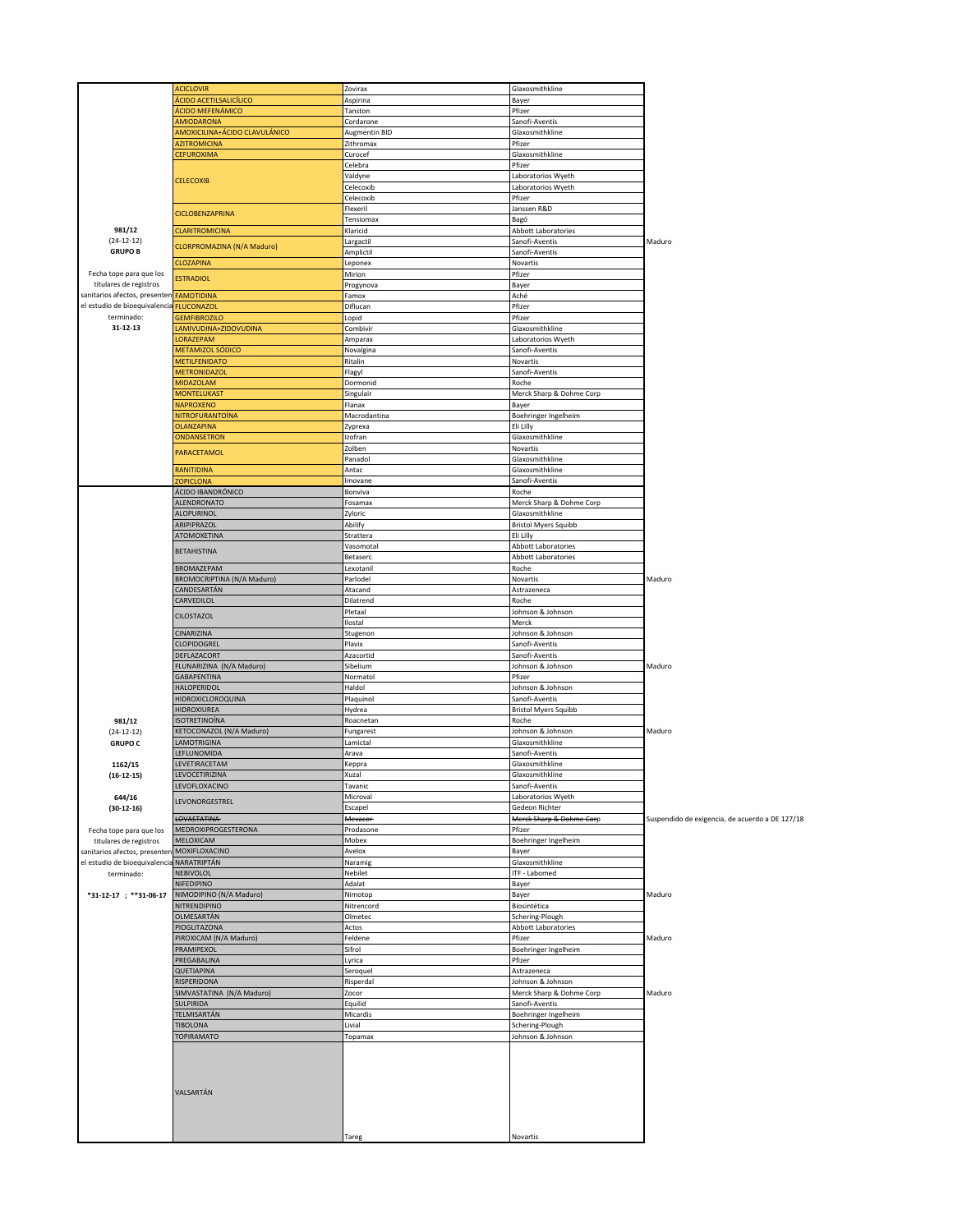| 123/14                        | ACETAZOLAMIDA (N/A Maduro)                                      | Diamox                                                                              | Unão Química                                                       | Maduro                                                   |
|-------------------------------|-----------------------------------------------------------------|-------------------------------------------------------------------------------------|--------------------------------------------------------------------|----------------------------------------------------------|
| $(24-02-14)$                  | <b>CAPTOPRIL</b>                                                | Captosen                                                                            | Pharlab                                                            |                                                          |
| 644/16                        | CARBONATO DE LITIO                                              | Carbolitium<br>Kalitium                                                             | Eurofarma<br><b>Euromed Chile</b>                                  |                                                          |
| $(30-12-16)$                  | COLCHICINA (N/A Maduro)                                         | Colchis                                                                             | Apsen                                                              | Suspendido de exigencia, de acuerdo a DE 127/18 (Maduro) |
| Fecha tope para que los       | GRISEOFULVINA (N/A Maduro)                                      | Fulcin                                                                              | Astrazeneca                                                        | Maduro                                                   |
| titulares de registros        | <b>IMIPRAMINA</b>                                               | Tofranil                                                                            | Novartis                                                           | Suspendido de exigencia, de acuerdo a DE 127/18          |
| sanitarios afectos, presenter | <b>METILDOPA</b>                                                | Adomet                                                                              | Aspen                                                              |                                                          |
|                               | el estudio de bioequivalencia NISTATINA (N/A Maduro)            | Micostatin                                                                          | <b>Bristol Myers Squibb</b>                                        | Maduro                                                   |
| terminado:                    | PROPILTIOURACILO (N/A Maduro)                                   | Propil                                                                              | Pfizer                                                             | Maduro                                                   |
| 31-12-17                      | TETRACICLINA (N/A Maduro)                                       | Tetrex                                                                              | Glaxosmithkline                                                    | Maduro                                                   |
|                               | TINIDAZOL (N/A Maduro)                                          | Pletil<br>Melleril                                                                  | Pfizer                                                             | Maduro                                                   |
|                               | TIORIDAZINA (N/A Maduro)                                        |                                                                                     | Valeant<br><b>GLAXOSMITHKLINE CHILE</b>                            | Maduro                                                   |
|                               | ABACAVIR/LAMIVUDINA                                             | KIVEXA 600/300 COMPRIMIDOS RECUBIERTOS                                              | FARMACÉUTICA LTDA                                                  |                                                          |
|                               |                                                                 | NORVASC COMPRIMIDOS 5 MG                                                            | PFIZER CHILE S.A.                                                  |                                                          |
|                               | AMLODIPINO                                                      | NORVASC COMPRIMIDOS 10 MG                                                           | PFIZER CHILE S.A.                                                  |                                                          |
|                               |                                                                 | BENICARANLO COMP. REV. 10/40 MG                                                     | DAIICHI SANKYO                                                     |                                                          |
|                               |                                                                 | BENICARANLO COMP. REV. 5/20 MG                                                      | <b>DAIICHI SANKYO</b>                                              |                                                          |
|                               |                                                                 | BENICARANLO COMP. REV. 5/40 MG                                                      | <b>DAIICHI SANKYO</b>                                              |                                                          |
|                               |                                                                 | AZOR TABLET 10/40 MG<br>AZOR TABLET 10/20 MG                                        | <b>DAIICHI SANKYO</b><br><b>DAIICHI SANKYO</b>                     |                                                          |
|                               |                                                                 | AZOR TABLET 5/40 MG                                                                 | <b>DAIICHI SANKYO</b>                                              |                                                          |
|                               | AMLODIPINO/OLMESARTÁN                                           | AZOR TABLET 5/20 MG                                                                 | DAIICHI SANKYO                                                     |                                                          |
|                               |                                                                 | CAPENON 10/40 MG COMPRIMIDOS RECUBIERTOS                                            |                                                                    |                                                          |
|                               |                                                                 | CON PELÍCULA                                                                        | DAIICHI SANKYO ESPAÑA S.A.                                         |                                                          |
|                               |                                                                 | CAPENON 5/20 MG COMPRIMIDOS RECUBIERTOS<br>CON PELÍCULA                             | DAIICHI SANKYO ESPAÑA S.A.                                         |                                                          |
|                               |                                                                 | CAPENON 5/40 MG COMPRIMIDOS RECUBIERTOS<br>CON PELÍCULA                             | DAIICHI SANKYO ESPAÑA S.A.                                         |                                                          |
|                               |                                                                 | EXFORGE COMPRIMIDOS RECUBIERTOS 5/320                                               | NOVARTIS CHILE S.A                                                 |                                                          |
|                               |                                                                 | EXFORGE COMPRIMIDOS RECUBIERTOS 10/320                                              | NOVARTIS CHILE S.A                                                 |                                                          |
|                               | AMLODIPINO/VALSARTÁN                                            | EXFORGE COMPRIMIDOS RECUBIERTOS 10/160                                              | <b>NOVARTIS CHILE S.A</b>                                          |                                                          |
|                               |                                                                 | EXFORGE COMPRIMIDOS RECUBIERTOS 5/160<br>EXFORGE COMPRIMIDOS RECUBIERTOS 5/80       | NOVARTIS CHILE S.A<br>NOVARTIS CHILE S.A                           |                                                          |
|                               |                                                                 | AMOXIL CÁPSULAS 500 MG                                                              | GLAXOSMITHKLINE                                                    |                                                          |
|                               | AMOXICILINA                                                     | AMOXIL COMP. REV. BD 875 MG                                                         | GLAXOSMITHKLINE                                                    |                                                          |
|                               | ANASTROZOL                                                      | ARIMIDEX COMPRIMIDOS RECUBIERTOS 1 MG                                               | ASTRAZENECA S.A.                                                   |                                                          |
|                               | <b>AZATIOPRINA</b>                                              | IMURAN COMPRIMIDOS RECUBIERTOS 50 MG                                                | ASPEN CHILE S.A                                                    |                                                          |
|                               | <b>BICALUTAMIDA</b>                                             | CASODEX COMPRIMIDOS 50 MG                                                           | ASTRAZENECA S.A.                                                   |                                                          |
|                               |                                                                 | CASODEX COMPRIMIDOS 150 MG                                                          | ASTRAZENECA S.A.                                                   |                                                          |
|                               |                                                                 | CONCOR COMPRIMIDOS RECUBIERTOS 1,25 MG<br>CONCOR COMPRIMIDOS RECUBIERTOS 2,5 MG     | <b>MERCK S.A.</b><br>MERCK S.A.                                    |                                                          |
|                               | <b>BISOPROLOL</b>                                               | CONCOR COMPRIMIDOS RECUBIERTOS 5 MG                                                 | MERCK S.A.                                                         |                                                          |
|                               |                                                                 | CONCOR COMPRIMIDOS RECUBIERTOS 10 MG                                                | <b>MERCK S.A.</b>                                                  |                                                          |
|                               | CAPECITABINA                                                    | XELODA COMPRIMIDOS RECUBIERTOS 150 MG                                               | ROCHE CHILE S.A.                                                   |                                                          |
|                               |                                                                 | XELODA COMPRIMIDOS RECUBIERTOS 500 MG                                               | ROCHE CHILE S.A.                                                   |                                                          |
|                               |                                                                 | KEFLEX CAPSULE 250 MG                                                               | PRAGMA PHARMACEUTICALS LLC                                         |                                                          |
|                               |                                                                 | KEFLEX CAPSULE 500 MG<br>KEFLEX CAPSULE 750 MG                                      | PRAGMA PHARMACEUTICALS LLC<br>PRAGMA PHARMACEUTICALS LLC           |                                                          |
|                               |                                                                 | KEFLEX GRAGEAS 500 MG                                                               | BAGÓ                                                               |                                                          |
|                               | CEFALEXINA                                                      | KEFLEX GRAGEAS 1000 MG                                                              | BAGÓ                                                               |                                                          |
|                               |                                                                 | KEFORAL CÁPSULAS 500 MG                                                             | ANTIBIÓTICOS DO BRASIL                                             |                                                          |
|                               |                                                                 | KEFLEX CÁPSULAS 250 MG;                                                             | ELI LILY Y COMPAÑÍA                                                |                                                          |
|                               |                                                                 | KEFLEX COMPRIMIDOS 500 MG                                                           | ELI LILY Y COMPAÑÍA                                                |                                                          |
|                               |                                                                 | KEFLEX COMPRIMIDOS 1000 MG                                                          | ELI LILY Y COMPAÑÍA                                                |                                                          |
|                               |                                                                 | MIMPARA COMPRIMIDOS RECUBIERTOS 30 MG<br>MIMPARA COMPRIMIDOS RECUBIERTOS 60 MG      | ANGEM<br>ANGEM                                                     |                                                          |
|                               |                                                                 | MIMPARA COMPRIMIDOS RECUBIERTOS 30 MG                                               | <b>AMGEN INC</b>                                                   |                                                          |
|                               |                                                                 | MIMPARA COMPRIMIDOS RECUBIERTOS 60 MG                                               | <b>AMGEN INC</b>                                                   |                                                          |
|                               |                                                                 | MIMPARA COMPRIMIDOS RECUBIERTOS 90 MG                                               | AMGEN INC                                                          |                                                          |
|                               | CINACALCET                                                      | MIMPARA COMPRIMIDOS RECUBIERTOS 30 MG                                               | AMGEN EUROPE BV                                                    |                                                          |
|                               |                                                                 | MIMPARA COMPRIMIDOS RECUBIERTOS 60 MG                                               | AMGEN EUROPE BV                                                    |                                                          |
|                               |                                                                 | MIMPARA COMPRIMIDOS RECUBIERTOS 90 MG                                               | AMGEN EUROPE BV                                                    |                                                          |
|                               |                                                                 | SENSIPAR TABLET 30 MG<br>SENSIPAR TABLET 60 MG                                      | AMGEN INC<br><b>AMGEN INC</b>                                      |                                                          |
|                               |                                                                 | SENSIPAR TABLET 90 MG                                                               | AMGEN INC                                                          |                                                          |
|                               | CLORMADINONA/ETINILESTRADIOL                                    | BELARA COMPRIMIDOS RECUBIERTOS                                                      | GRÜNENTHAL CHILENA LTDA                                            |                                                          |
|                               |                                                                 | HIGROTON COMPRIMIDOS 12,5 MG                                                        | NOVARTIS BIOSCIENCIAS                                              |                                                          |
|                               |                                                                 | HIGROTON COMPRIMIDOS 25 MG                                                          | NOVARTIS BIOSCIENCIAS                                              |                                                          |
|                               | CLORTALIDONA                                                    | HIGROTON COMPRIMIDOS 50 MG                                                          | NOVARTIS BIOSCIENCIAS                                              |                                                          |
|                               |                                                                 | HIGROTON COMPRIMIDOS 50 MG<br>HIGROTONA 50 MG COMPRIMIDO                            | SANDOZ S.A. DE CV                                                  |                                                          |
|                               |                                                                 | PRADAXA CÁPSULAS 75 MG                                                              | AMDIPHARM LIMITED<br>BOEHRINGER INGELHEIM LTDA.                    |                                                          |
|                               | DABIGATRÁN                                                      | PRADAXA CÁPSULAS 110 MG                                                             | BOEHRINGER INGELHEIM LTDA.                                         |                                                          |
|                               | <b>DESOGESTREL</b>                                              | CERAZETTE COMPRIMIDOS RECUBIERTOS 0,075<br>MG                                       | MERCK SHARP & DOHME CHILE LTDA.                                    |                                                          |
|                               | DESOGESTREL/ETINILESTRADIOL                                     | MARVELON (0,15 MG/0,030 MG) COMPRIMIDOS<br>MARVELON 20 (0,15 MG/0,020 MG)           | MERCK SHARP & DOHME CHILE LTDA.<br>MERCK SHARP & DOHME CHILE LTDA. |                                                          |
|                               |                                                                 | <b>COMPRIMIDOS</b><br>VISANNE COMPRIMIDO 2 MG                                       | BAYER S.A.                                                         |                                                          |
|                               | <b>DIENOGEST</b>                                                | VISANNETTE 2 MG COMPRIMIDOS<br>VISANNE TABLETS 2 MG                                 | BAYER HISPANIA, S.L.<br><b>BAYER INC.</b>                          |                                                          |
|                               | DIENOGEST/ ETINILESTRADIOL                                      | VALETTE 2 MG/0,03 MG COMPRIMIDOS<br><b>RECUBIERTOS</b>                              | JENEPHARM, ALEMANIA                                                |                                                          |
|                               | DROSPIRENONA/ETINILESTRADIOL                                    | YASMIN COMPRIMIDOS RECUBIERTOS (3/0,03MG)<br>YAZ COMPRIMIDOS RECUBIERTOS (3/0,02MG) | <b>BAYER S.A.</b><br><b>BAYER S.A.</b>                             |                                                          |
|                               | <b>DUTASTERIDA</b>                                              | AVODART CÁPSULAS BLANDAS 0,5 MG                                                     | <b>GLAXOSMITHKLINE CHILE</b><br>FARMACÉUTICA LTDA                  |                                                          |
|                               | EFAVIRENZ/EMTRICITABINA/TENOFOVIR                               | ATRIPLA COMPRIMIDOS RECUBIERTOS<br>(600/200/300 MG)                                 | <b>GADOR LTDA.</b>                                                 |                                                          |
|                               | EMTRICITABINA / RILPIVIRINA / TENOFOVIR<br>DISOPROXILO FUMARATO | COMPLERA COMPRIMIDOS RECUBIERTOS                                                    | <b>GADOR LTDA.</b>                                                 |                                                          |
|                               |                                                                 | BARACLUDE COMPRIMIDOS RECUBIERTOS 0,5 MG                                            | BRISTOL - MYERS SQUIBB / CHILE                                     |                                                          |
|                               | <b>ENTECAVIR</b>                                                | BARACLUDE COMPRIMIDOS RECUBIERTOS 1 MG                                              | BRISTOL - MYERS SQUIBB / CHILE                                     |                                                          |
|                               |                                                                 |                                                                                     |                                                                    |                                                          |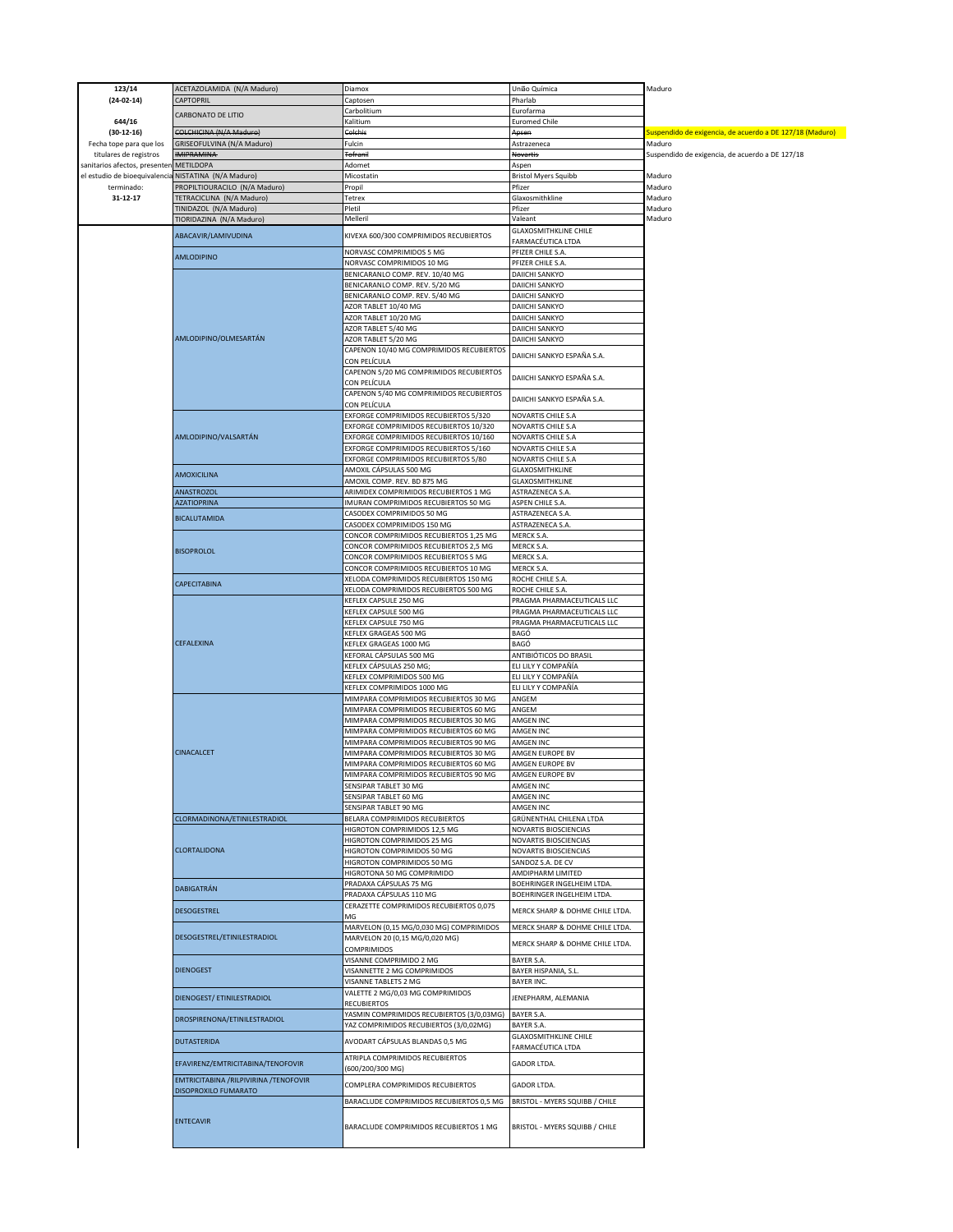| 115/18<br>(31-10-18)<br><b>GRUPO A</b><br>34/20<br>$(21-07-2020)$<br>29/21                                                    | LACOSAMIDA<br><b>LAMOTRIGINA</b><br>LENALIDOMIDA<br>LETROZOL<br>LEVODOPA/BENSERAZIDA (N/A Maduro)<br>LEVONOGESTREL/ETINILESTRADIOL | VIMPAT COMPRIMIDOS RECUBIERTOS 50 MG<br>VIMPAT COMPRIMIDOS RECUBIERTOS 100 MG<br>VIMPAT COMPRIMIDOS RECUBIERTOS 150 MG<br>VIMPAT COMPRIMIDOS RECUBIERTOS 200 MG<br>LAMICTAL COMPRIMIDOS<br>DISPERSABLES/MASTICABLES 50 MG<br>REVLIMID CÁPSULAS 5 MG<br>REVLIMID CÁPSULAS 10 MG<br>REVLIMID CÁPSULAS 15 MG<br>REVLIMID CÁPSULAS 20 MG<br>REVLIMID CÁPSULAS 25 MG<br>FEMARA COMPRIMIDOS RECUBIERTOS 2,5 MG<br>PROLOPA COMPRIMIDOS 200 MG/50 MG<br>PROLOPA COMPRIMIDOS DISPERSABLES 100<br>MG/25 MG<br>MICROGYNON COMP.150/30<br>MICROGYNON CD GRAGEAS 150/30<br>NORDETTE GRAGEAS 150/30 UG<br>LOETTE 100/20 MICROGRAMOS COMPRIMIDOS<br>RECUBIERTOS CON PELICULA<br>MIRANOVA GRAGEA 100/20 UG<br>LEVONORGESTREL AND ETHINYL ESTRADIOL | LABORATORIO BIOPAS S.A.<br>LABORATORIO BIOPAS S.A<br>LABORATORIO BIOPAS S.A.<br>LABORATORIO BIOPAS S.A.<br><b>GLAXOSMITHKLINE CHILE</b><br>FARMACÉUTICA LTDA<br><b>TECNOFARMA S.A</b><br><b>TECNOFARMA S.A</b><br>TECNOFARMA S.A<br>TECNOFARMA S.A<br><b>TECNOFARMA S.A</b><br>NOVARTIS CHILE S.A.<br>ROCHE CHILE LTDA.<br>ROCHE CHILE LTDA.<br>BAYER S.A.<br><b>BAYER S.A</b><br>LABORATORIOS WYETH LLC.<br>WYETH FARMA, S.A.<br>BAYER SOCIEDAD ANONIMA | Maduro |
|-------------------------------------------------------------------------------------------------------------------------------|------------------------------------------------------------------------------------------------------------------------------------|------------------------------------------------------------------------------------------------------------------------------------------------------------------------------------------------------------------------------------------------------------------------------------------------------------------------------------------------------------------------------------------------------------------------------------------------------------------------------------------------------------------------------------------------------------------------------------------------------------------------------------------------------------------------------------------------------------------------------------|----------------------------------------------------------------------------------------------------------------------------------------------------------------------------------------------------------------------------------------------------------------------------------------------------------------------------------------------------------------------------------------------------------------------------------------------------------|--------|
| $(27-04-2021)$<br>Fecha tope para que los                                                                                     |                                                                                                                                    | TABLET 100/20 UG<br>LEVEL COMPRIMIDO REVESTIDO 0,10MG / 0,02MG                                                                                                                                                                                                                                                                                                                                                                                                                                                                                                                                                                                                                                                                     | MAYNE PHARMA LLC<br><b>BIOLAB SANUS</b>                                                                                                                                                                                                                                                                                                                                                                                                                  |        |
| titulares de registros<br>sanitarios afectos, presenten LINEZOLIDA<br>el estudio de bioequivalencia<br>terminado:<br>30-09-22 | LORCASERINA<br><b>MEMANTINA</b><br><b>MONTELUKAST</b>                                                                              | ZYVOX COMPRIMIDOS RECUBIERTOS 600 MG<br>ZYVOX COMPRIMIDOS RECUBIERTOS 600 MG<br>BELVIQ TABLET 10 MG<br>EBIXA COMPRIMIDOS RECUBIERTOS 10 MG<br>EBIXA COMPRIMIDOS RECUBIERTOS 20 MG<br>SINGULAIR COMPRIMIDOS MASTICABLES 4 MG<br>SINGULAIR COMPRIMIDOS MASTICABLES 5 MG                                                                                                                                                                                                                                                                                                                                                                                                                                                              | PFIZER CHILE S.A.<br>PFIZER CHILE S.A.<br>EISAI INC<br>LUNDBECK CHILE FARMACÉUTICA LTDA.<br>LUNDBECK CHILE FARMACÉUTICA LTDA.<br>MERCK SHARP & DOHME (I.A.) LLC<br>MERCK SHARP & DOHME (I.A.) LLC                                                                                                                                                                                                                                                        |        |
|                                                                                                                               | <b>OLANZAPINA</b>                                                                                                                  | SINGULAIR GRANULADO ORAL 4 MG EN SOBRES<br>ZYPREXA ZYDIS TABLETAS DISPERSABLES 5 MG<br>ZYPREXA ZYDIS TABLETAS DISPERSABLES 10 MG                                                                                                                                                                                                                                                                                                                                                                                                                                                                                                                                                                                                   | MERCK SHARP & DOHME (I.A.) LLC<br>ELI LILLY INTERAMERICA INC. Y CIA.<br>LTDA.<br>ELI LILLY INTERAMERICA INC. Y CIA.<br>LTDA.                                                                                                                                                                                                                                                                                                                             |        |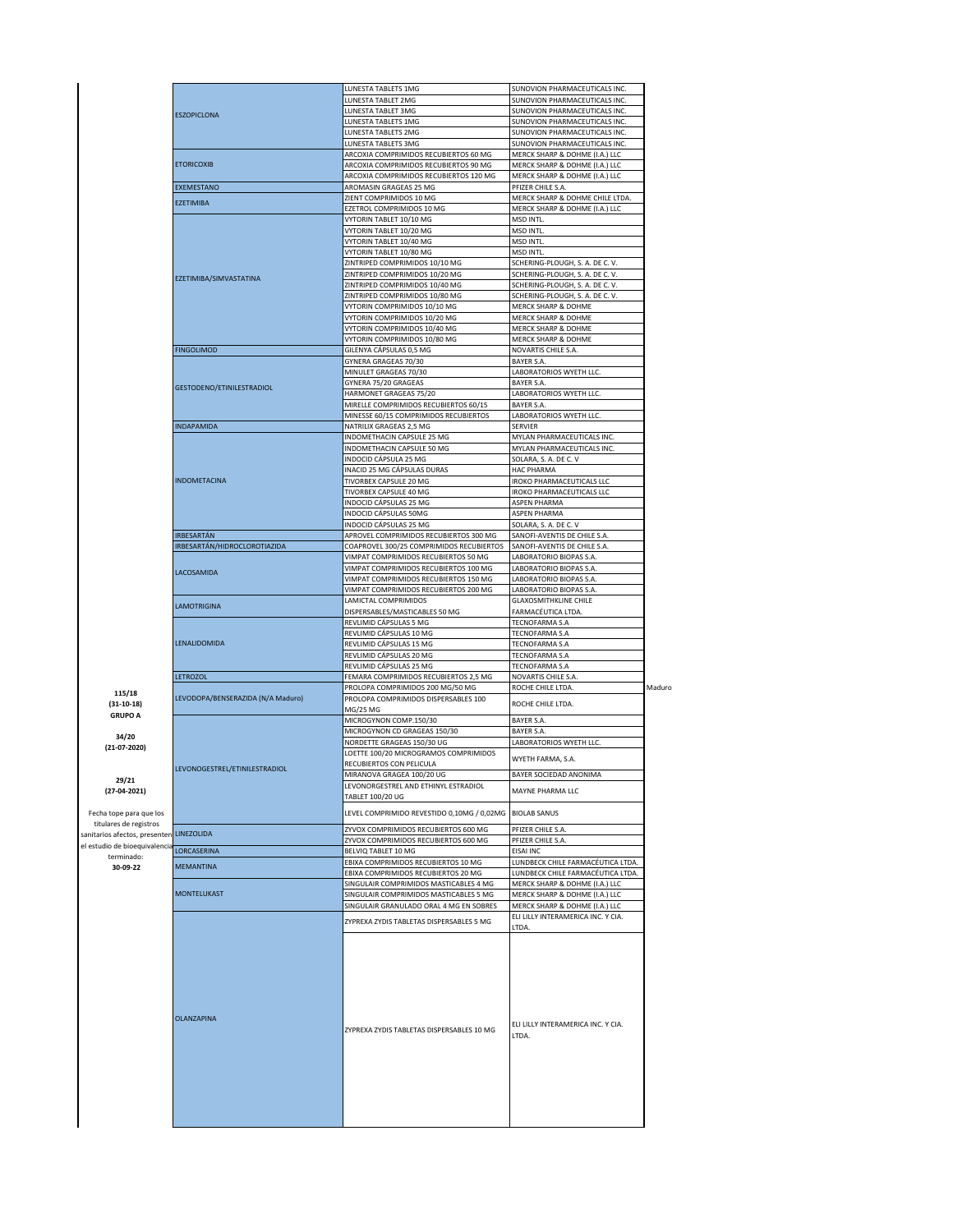|                              | OLMETEC PLUS COMPRIMIDOS RECUBIERTOS CON                                 |                                         |
|------------------------------|--------------------------------------------------------------------------|-----------------------------------------|
|                              | PELÍCULA 20/12,5 MG                                                      | DAIICHI SANKYO ESPAÑA, S.A.             |
|                              | OLMETEC PLUS COMPRIMIDOS RECUBIERTOS CON                                 |                                         |
|                              |                                                                          | DAIICHI SANKYO ESPAÑA, S.A.             |
|                              | PELÍCULA 20/25 MG                                                        |                                         |
|                              | OLMETEC PLUS COMPRIMIDOS RECUBIERTOS CON                                 | DAIICHI SANKYO ESPAÑA, S.A.             |
|                              | PELÍCULA 40/12,5                                                         |                                         |
|                              | OLMETEC PLUS COMPRIMIDOS RECUBIERTOS CON                                 | DAIICHI SANKYO ESPAÑA, S.A.             |
|                              | PELÍCULA 40/25 MG                                                        |                                         |
|                              | OLMETEC PLUS OLMESARTAN MEDOXOMIL AND                                    |                                         |
|                              |                                                                          | MERCK CANADA INC                        |
|                              | HYDROCHLOROTHIAZIDE TABLETS 20 MG/12.5 MG                                |                                         |
|                              |                                                                          |                                         |
|                              | OLMETEC PLUS OLMESARTAN MEDOXOMIL AND                                    | MERCK CANADA INC                        |
| OLMESARTAN                   | HYDROCHLOROTHIAZIDE TABLETS 40 MG/12.5 MG                                |                                         |
| MEDOXOMILO/HIDROCLOROTIAZIDA | OLMETEC PLUS OLMESARTAN MEDOXOMIL AND                                    |                                         |
|                              | HYDROCHLOROTHIAZIDE TABLETS 40 MG/25 MG                                  | MERCK CANADA INC                        |
|                              | BENICAR HCT COMPRIMIDOS REVESTIDOS 20/12,5                               |                                         |
|                              |                                                                          | SANKYO PHARMA                           |
|                              | MG                                                                       |                                         |
|                              | BENICAR HCT COMPRIMIDOS REVESTIDOS 40/12,5                               | SANKYO PHARMA                           |
|                              | MG                                                                       |                                         |
|                              | BENICAR HCT COMPRIMIDOS REVESTIDOS 40/25                                 | SANKYO PHARMA                           |
|                              | MG                                                                       |                                         |
|                              | ALMETEC-CO COMPRIMIDOS 20/12,5 MG                                        | SCHERING-PLOUGH, S. A. DE C. V. P       |
|                              | ALMETEC-CO COMPRIMIDOS 40/12,5 MG;                                       | SCHERING-PLOUGH, S. A. DE C. V. P       |
|                              | ALMETEC-CO COMPRIMIDOS 40/25 MG;                                         | SCHERING-PLOUGH, S. A. DE C. V. P       |
|                              | BENICAR HCT TABLET 20/12,5 MG                                            | DAIICHI SANKYO INC                      |
|                              | BENICAR HCT TABLET 40/12,5 MG                                            | DAIICHI SANKYO INC                      |
|                              | BENICAR HCT TABLET 40/25 MG                                              | DAIICHI SANKYO INC                      |
|                              |                                                                          |                                         |
|                              | IZOFRAN ZYDIS TABLETAS LIOFILIZADAS DE                                   | NOVARTIS CHILE S.A.                     |
| ONDANSETRON                  | DISPERSIÓN BUCAL 4 MG                                                    |                                         |
|                              | IZOFRAN ZYDIS TABLETAS LIOFILIZADAS DE                                   | NOVARTIS CHILE S.A.                     |
|                              | DISPERSIÓN BUCAL 8 MG                                                    |                                         |
|                              | TYLEX COMPRIMIDOS 500/30 MG                                              | JANSSEN CILAG,                          |
|                              |                                                                          |                                         |
|                              | TYLENOL W/ CODEINE NO. 3 TABLET 300MG/30MG JANSSEN CILAG,                |                                         |
| PARACETAMOL/CODEÍNA          | TYLENOL W/ CODEINE NO. 3 (300MG; 30MG)                                   | JANSSEN INC                             |
|                              | CAPSULAS TYLEX CD 30 MG/500 MG                                           | JANSSEN-CILAG, S. A. DE C. V.           |
|                              | TYLEX CAPSULES HARD 30 MG/500MG Y TYLEX                                  |                                         |
|                              | <b>TABLETS</b>                                                           | JANSSEN CILAG.                          |
|                              |                                                                          |                                         |
| PARACETAMOL/TRAMADOL         | ZALDIAR COMPRIMIDOS RECUBIERTOS                                          | GRÜNENTHAL CHILENA LTDA                 |
|                              | LIVALO COMPRIMIDO REVESTIDO 2 MG                                         | ELI LILLY                               |
|                              | LIVALO COMPRIMIDO REVESTIDO 4 MG                                         | ELI LILLY                               |
|                              | LIVALO TABLET 2 MG                                                       | KOWA CO LTD                             |
|                              | LIVALO TABLET 4 MG                                                       | KOWA CO LTD                             |
|                              | REDEVANT COMPRIMIDOS RECUBIERTOS 2 MG                                    | ELI LILLY AND COMPANY                   |
| PITAVASTATINA                | REDEVANT COMPRIMIDOS RECUBIERTOS 4 MG                                    | ELI LILLY AND COMPANY                   |
|                              | ALIPZA O LIVAZO COMPRIMIDOS RECUBIERTOS                                  | KOWA PHARMACEUTICAL EUROPE CO           |
|                              |                                                                          |                                         |
|                              | CON PELÍCULA 2 MG                                                        | LTD                                     |
|                              | ALIPZA O LIVAZO COMPRIMIDOS RECUBIERTOS                                  | KOWA PHARMACEUTICAL EUROPE CO           |
|                              |                                                                          |                                         |
|                              | CON PELÍCULA 4 MG                                                        | LTD                                     |
|                              | RITMONOR COMPRIMIDOS REVESTIDOS 300 MG                                   | ABBOTT                                  |
|                              | RYTMONORM COMPRIMIDOS RECUBIERTOS 150                                    |                                         |
|                              | MG                                                                       | TEVA B.V.                               |
|                              |                                                                          |                                         |
|                              | RYTMONORM COMPRIMIDOS RECUBIERTOS 300                                    | TEVA B.V.                               |
|                              | MG                                                                       |                                         |
|                              | RYTHMOL TABLET 150 MG                                                    | <b>GLAXOSMITHKINE LLC</b>               |
| <b>PROPAFENONA</b>           | RYTHMOL TABLET 225 MG                                                    | <b>GLAXOSMITHKINE LLC</b>               |
|                              | RYTHMOL TABLET 300 MG                                                    | <b>GLAXOSMITHKINE LLC</b>               |
|                              |                                                                          | ABBOTT LABORATORIES DE MÉXICO, S.       |
|                              | NORFENON TABLETA (RECUBIERTA) 150 MG                                     | A. DE C. V.                             |
|                              |                                                                          | ABBOTT LABORATORIES DE MÉXICO, S.       |
|                              | NORFENON TABLETA (RECUBIERTA) 300 MG                                     |                                         |
|                              |                                                                          | A. DE C. V.                             |
|                              | NORMORYTMIN COMPRIMIDO RECUBIERTO                                        | ABBOTT LABORATORIES ARGENTINA S.A.      |
|                              |                                                                          |                                         |
|                              | AZILECT TABLET 0,5 MG                                                    | TEVA NEUROSCIENCE INC                   |
|                              | AZILECT TABLET 1 MG                                                      | TEVA NEUROSCIENCE INC                   |
|                              | AZILECT COMPRIMIDOS 0,5 MG                                               | TEVA PHARMACEUTICAL INDUSTRIES LTD      |
|                              |                                                                          |                                         |
| RASAGILINA                   | AZILECT COMPRIMIDOS 1 MG                                                 | TEVA PHARMACEUTICAL INDUSTRIES LTD      |
|                              |                                                                          |                                         |
|                              | AZILECT COMPRIMIDOS 1 MG                                                 | TEVA FARMACÉUTICA                       |
|                              | AZILECT COMPRIMIDOS 1 MG                                                 | LEMERY, S.A. DE C.V.                    |
|                              | AZILECT COMPRIMIDOS 1 MG                                                 | TEVA B.V.                               |
|                              | COPEGUS COMPRIMIDOS RECUBIERTOS 200 MG                                   |                                         |
| RIBAVIRINA                   | (RIBAVIRINA)                                                             | ROCHE CHILE LTDA.                       |
|                              |                                                                          |                                         |
|                              | RISPERDAL TABLET, ORALLY DISINTEGRATING 1 MG JANSSEN PHARMACEUTICALS INC |                                         |
|                              |                                                                          |                                         |
| <b>RISPERIDONA</b>           | RISPERDAL QUICKLET COMPRIMIDOS                                           | JANSSEN-CILAG S.A. DE C.V.              |
|                              | DISPERSABLES 1 MG                                                        |                                         |
|                              | RISPERDAL QUICKLET COMPRIMIDOS                                           | JANSSEN-CILAG S.A. DE C.V.              |
|                              | DISPERSABLES 2 MG                                                        |                                         |
|                              |                                                                          | ABBVIE PRODUCTOS FARMACÉUTICOS          |
| RITONAVIR/LOPINAVIR          | KALETRA COMPRIMIDOS RECUBIERTOS                                          | LTDA                                    |
|                              |                                                                          |                                         |
|                              | CRESTOR COMPRIMIDOS RECUBIERTOS 5 MG                                     | ASTRAZENECA S.A.                        |
| <b>ROSUVASTATINA</b>         | CRESTOR COMPRIMIDOS RECUBIERTOS 10 MG                                    | ASTRAZENECA S.A.                        |
|                              | CRESTOR COMPRIMIDOS RECUBIERTOS 20 MG                                    | ASTRAZENECA S.A.                        |
|                              | CRESTOR COMPRIMIDOS RECUBIERTOS 40 MG                                    | ASTRAZENECA S.A.                        |
| <b>SEVELAMER</b>             | RENVELA COMPRIMIDOS RECUBIERTOS 800 MG                                   | LABORATORIO GENZYME CHILE LTDA          |
|                              |                                                                          |                                         |
|                              | CIALIS COMPRIMIDOS RECUBIERTOS 5 MG                                      | ELI LILLY INTERAMERICA INC. Y CIA LTDA. |
|                              |                                                                          |                                         |
|                              |                                                                          |                                         |
| <b>TADALAFILO</b>            |                                                                          |                                         |
|                              | CIALIS COMPRIMIDOS RECUBIERTOS 20 MG                                     | ELI LILLY INTERAMERICA INC. Y CIA LTDA. |
|                              |                                                                          |                                         |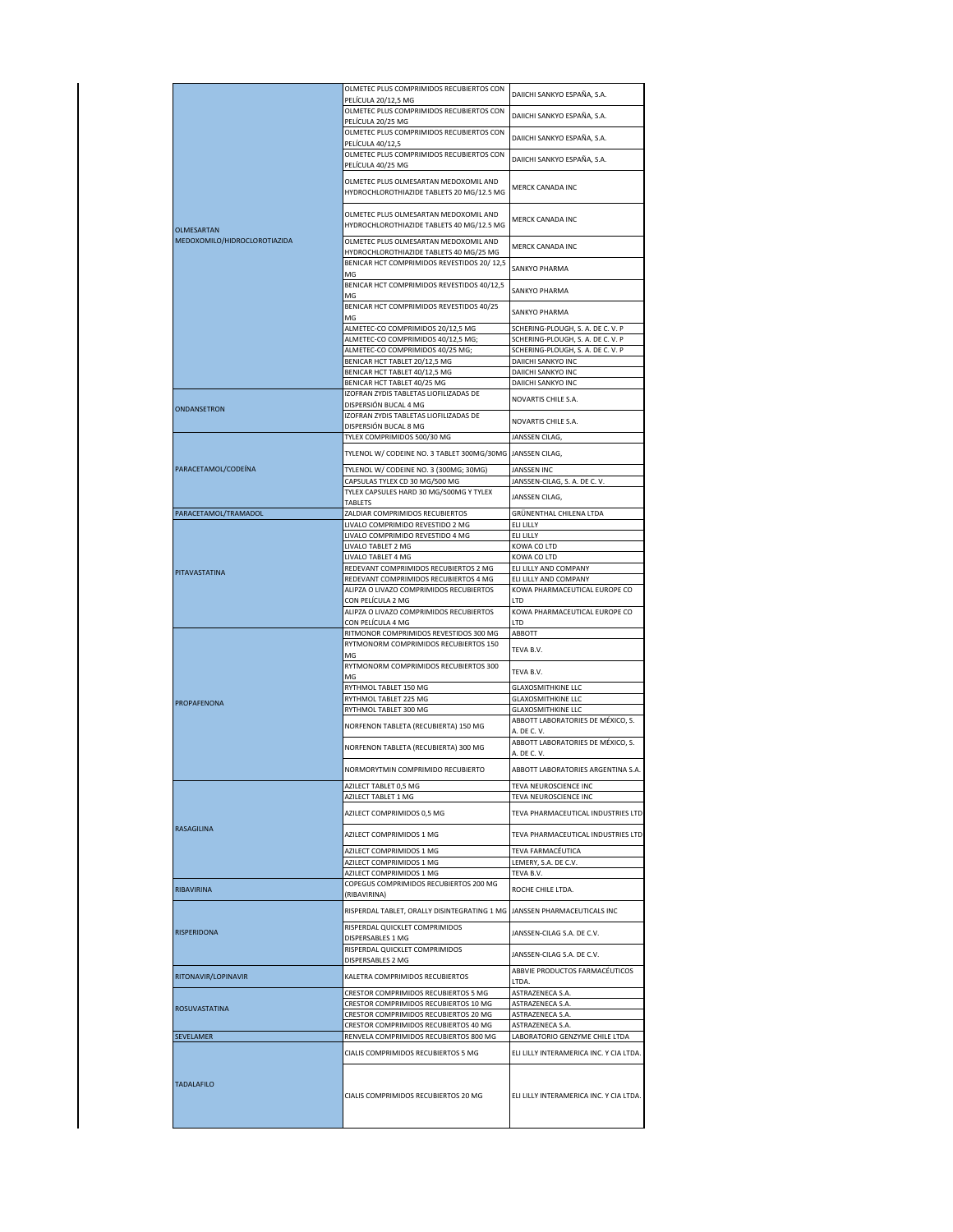|                                                    | CLORHIDRATO DE TANSULOSINA CÁPSULAS 0,4 MG GEOLAB                                       |                                                                      |        |
|----------------------------------------------------|-----------------------------------------------------------------------------------------|----------------------------------------------------------------------|--------|
| <b>TAMSULOSINA</b>                                 | SECOTEX CÁPSULAS 0,4 MG                                                                 | BOEHRING INGELHEIM PROMECO S.A DE<br>C.V                             |        |
|                                                    | FLOMAX CAPSULE 0.4 MG                                                                   | BOEHRINGER INGELHEIM<br>PHARMACEUTICALS INC                          |        |
| <b>TOLTERODINA</b>                                 | DETRUSITOL COMPRIMIDOS RECUBIERTOS 2 MG                                                 | PFIZER CHILE S.A.                                                    |        |
|                                                    | ULTRAM TABLET 50 MG                                                                     | JANSSEN PHARMACEUTICALS INC                                          |        |
| <b>TRAMADOL</b>                                    | TRADOL CÁPSULAS 25 MG<br>TRADOL CÁPSULAS 50 MG                                          | GRÜNENTHAL DE MÉXICO S.A DE C.V.<br>GRÜNENTHAL DE MÉXICO S.A DE C.V. |        |
|                                                    | TRAMAL CÁPSULAS 50 MG                                                                   | GRÜNENTHAL DO BRASIL                                                 |        |
| VALGANCICLOVIR                                     | VALIXA COMPRIMIDOS RECUBIERTOS 450 MG                                                   | ROCHE CHILE LTDA                                                     |        |
|                                                    | TAREG - D 160/12,5 COMPRIMIDOS RECUBIERTOS<br>TAREG - D 80/12,5 COMPRIMIDOS RECUBIERTOS | NOVARTIS CHILE S.A<br>NOVARTIS CHILE S.A                             |        |
| VALSARTÁN / HIDROCLOROTIAZIDA                      | TAREG - D 320/25 COMPRIMIDOS RECUBIERTOS                                                | NOVARTIS CHILE S.A.                                                  |        |
|                                                    | TAREG - D 320/12,5 COMPRIMIDOS RECUBIERTOS                                              | NOVARTIS CHILE S.A.                                                  |        |
|                                                    | TAREG - D 160/25 COMPRIMIDOS RECUBIERTOS<br>DOBUPAL COMPRIMIDOS 37,5 MG                 | NOVARTIS CHILE S.A.<br>ALLMIRAL, S.A.                                |        |
| VENLAFAXINA                                        | DOBUPAL COMPRIMIDOS 50 MG                                                               | ALLMIRAL, S.A.                                                       |        |
| <b>VORICONAZOL</b>                                 | VFEND COMPRIMIDOS 50 MG<br>VFEND COMPRIMIDOS 200 MG                                     | PFIZER CHILE S.A.<br>PFIZER CHILE S.A.                               |        |
|                                                    |                                                                                         | <b>GLAXOSMITHKLINE CHILE</b>                                         |        |
| ABACAVIR/LAMIVUDINA/DOLUTEGRAVIR                   | TRIUMEQ COMPRIMIDOS RECUBIERTOS                                                         | FARMACÉUTICA LTDA.                                                   |        |
| ABIRATERONA                                        | ZYTIGA COMPRIMIDOS 250 MG<br>ZYTIGA COMPRIMIDOS 500 MG                                  | JOHNSON & JOHNSON DE CHILE S.A.<br>JOHNSON & JOHNSON DE CHILE S.A.   |        |
|                                                    | ÁCIDO FÓLICO VALDECASAS TABLETA 1 MG                                                    | LABORATORIOS VALDECASAS, S. A.                                       |        |
| ÁCIDO FÓLICO                                       | ÁCIDO FÓLICO VALDECASAS TABLETA 4 MG                                                    | LABORATORIOS VALDECASAS, S. A.                                       |        |
|                                                    | ÁCIDO FÓLICO VALDECASAS TABLETA 5 MG<br>ESPERCIL COMPRIMIDOS RECUBIERTOS 500 MG         | LABORATORIOS VALDECASAS, S. A.<br>GRÜNENTHAL CHILENA LTDA.           | Maduro |
| ÁCIDO TRANEXÁMICO (N/A Maduro)                     | ESPERCIL CÁPSULAS 250 MG                                                                | GRÜNENTHAL CHILENA LTDA.                                             | maduro |
|                                                    | URSOFALK CÁPSULAS 250 MG                                                                | LABORATORIO BIOTOSCANA FARMA                                         |        |
| ÁCIDO URSODEOXICÓLICO                              |                                                                                         | S.P.A<br>LABORATORIO BIOTOSCANA FARMA                                |        |
|                                                    | URSOFALK COMPRIMIDOS RECUBIERTOS 500 MG                                                 | S.P.A.                                                               |        |
| <b>ALBENDAZOL</b>                                  | ZENTEL COMPRIMIDOS RECUBIERTOS 400 MG                                                   | <b>GLAXOSMITHKLINE CHILE</b>                                         |        |
|                                                    | MANTRA COMPRIMIDOS 100 MG                                                               | FARMACÉUTICA LTDA.<br>EUROFARMA CHILE S.A.                           |        |
| AMANTADINA                                         | MANTIDAN COMPRIMIDOS 100 MG                                                             | <b>EUROFARMA</b>                                                     |        |
|                                                    | PK-MERZ TABLETA RECUBIERTA 100 MG                                                       | MERZ PHARMA GMBH & CO. KGAA                                          |        |
|                                                    | VOLIBRIS COMPRIMIDOS RECUBIERTOS 5 MG                                                   | <b>GLAXOSMITHKLINE CHILE</b><br>FARMACÉUTICA LTDA.                   |        |
| <b>AMBRISENTAN</b>                                 | VOLIBRIS COMPRIMIDOS RECUBIERTOS 10 MG                                                  | <b>GLAXOSMITHKLINE CHILE</b>                                         |        |
|                                                    |                                                                                         | FARMACÉUTICA LTDA.                                                   |        |
|                                                    | XAGRI 0,5 MG CÁPSULAS DURAS                                                             | SHIRE PHARMACEUTICAL CONTRACTS<br>LTD                                |        |
| ANAGRELIDA                                         | AGRYLIN CÁPSULAS 0,5; 1 MG                                                              | SHIRE FARMACÊUTICA LTDA                                              |        |
|                                                    | AGRYLIN CAPSULE 0,5                                                                     | SHIRE DEVELOPMENT LLC                                                |        |
| <b>ASUNAPREVIR</b>                                 | SUNVEPRA CÁPSULAS BLANDAS 100 MG<br>(ASUNAPREVIR)                                       | BRISTOL - MYERS SQUIBB DE CHILE                                      |        |
| ATAZANAVIR / COBICISTAT                            | REYDUO COMPRIMIDOS RECUBIERTOS                                                          | BRISTOL - MYERS SQUIBB DE CHILE                                      |        |
| <b>AXITINIB</b>                                    | INLYTA COMPRIMIDOS RECUBIERTOS 1 MG<br>INLYTA COMPRIMIDOS RECUBIERTOS 5 MG              | PFIZER CHILE S.A.<br>PFIZER CHILE S.A.                               |        |
| <b>BACLOFENO</b>                                   | LIORESYL COMPRIMIDOS 10 MG                                                              | NOVARTIS CHILE S.A.                                                  |        |
|                                                    | ZIAC 2,5 COMPRIMIDOS RECUBIERTOS                                                        | MERCK S.A.                                                           |        |
| BISOPROLOL/HIDROCLOROTIAZIDA                       | ZIAC 5,0 COMPRIMIDOS RECUBIERTOS<br>ZIAC 10 COMPRIMIDOS RECUBIERTOS                     | MERCK S.A.<br>MERCK S.A.                                             |        |
|                                                    | TRACLEER COMPRIMIDOS RECUBIERTOS 62,5 MG                                                | LABORATORIO BIOTOSCANA FARMA                                         |        |
| <b>BOSENTAN</b>                                    |                                                                                         | S.P.A.<br>LABORATORIO BIOTOSCANA FARMA                               |        |
|                                                    | TRACLEER COMPRIMIDOS RECUBIERTOS 125 MG                                                 | S.P.A.                                                               |        |
| CABERGOLINA                                        | DOSTINEX COMPRIMIDOS 0,5 MG                                                             | PFIZER CHILE S.A.                                                    |        |
| CANDESARTAN / HIDROCLOROTIAZIDA                    | ATACAND PLUS 16/12,5 COMPRIMIDOS<br>ATACAND PLUS 32/12,5 COMPRIMIDOS                    | ASTRAZENECA S.A<br>ASTRAZENECA S.A                                   |        |
| CEFIXIMA                                           | TRICEF CÁPSULAS 400 MG                                                                  | MERCK S.A.                                                           |        |
|                                                    | UROTRICEF CÁPSULAS 400 MG                                                               | MERCK S.A.                                                           |        |
| <b>CIPROFIBRATO</b><br>CIPROTERONA/ETINILESTRADIOL | ESTAPROL CÁPSULAS 100 MG<br><b>DIANE 35 GRAGEAS</b>                                     | SANOFI-AVENTIS<br>BAYER S.A.                                         |        |
| <b>CLADRIBINA</b>                                  | MAVENCLAD COMPRIMIDOS 10 MG                                                             | <b>MERCK S.A.</b>                                                    |        |
|                                                    | LIBRAXIN COMPRIMIDOS RECUBIERTOS                                                        | DEUTSCHE PHARMA S.A.                                                 |        |
|                                                    | LIBRAX CAPSULE 2,5 MG                                                                   | VALEANT PHARMACEUTICALS NORTH<br>AMERICA LLC                         |        |
|                                                    |                                                                                         |                                                                      |        |
| CLIDINIO/CLORDIAZEPOXIDO                           |                                                                                         | VALEANT PHARMACEUTICALS NORTH                                        |        |
|                                                    | LIBRAX CAPSULE 5 MG                                                                     | AMERICA LLC                                                          |        |
| <b>CLINDAMICINA</b>                                | DALACIN C CÁPSULAS 300 MG                                                               | PFIZER CHILE S.A.                                                    |        |
| <b>CLOBAZAM</b>                                    | FRISIUM COMPRIMIDOS 10 MG<br>FRISIUM COMPRIMIDOS 20 MG                                  | SANOFI AVENTIS<br>SANOFI AVENTIS                                     |        |
| <b>CLONIDINA</b>                                   | CATAPRESAN COMPRIMIDOS 100 MCG                                                          | BOEHRINGER INGELHEIM LTDA                                            |        |
|                                                    | DORIXINA COMPRIMIDO 125 MG                                                              | SIEGFRIED RHEIN, S. A. DE C. V.                                      |        |
| <b>CLONIXINATO DE LISINA</b>                       | DORIXINA COMPRIMIDO 250 MG<br>DOLAMIN COMP. REV. 125 MG                                 | SIEGFRIED RHEIN, S. A. DE C. V.<br>FARMOQUÍMICA                      |        |
|                                                    | DOLALGIAL 125 MG COMPRIMIDOS RECUBIERTOS                                                | SANOFI AVENTIS, S.A.                                                 |        |
| CLOTIAZEPAM                                        | RIZE COMPRIMIDOS RECUBIERTOS 5 MG<br>RIZE COMPRIMIDOS RECUBIERTOS 10 MG                 | LABORATORIOS SILESIA S.A.<br>LABORATORIOS SILESIA S.A.               |        |
| <b>DACLATASVIR</b>                                 | DAKLINZA COMPRIMIDOS RECUBIERTOS 30 MG                                                  | BRISTOL - MYERS SQUIBB DE CHILE                                      |        |
|                                                    | DAKLINZA COMPRIMIDOS RECUBIERTOS 60 MG                                                  | BRISTOL - MYERS SQUIBB DE CHILE                                      |        |
| DARUNAVIR/COBICISTAT                               | PREZCOBIX 800/150 COMPRIMIDOS RECUBIERTOS<br>SPRYCELL COMPRIMIDOS RECUBIERTOS 20 MG     | JOHNSON & JOHNSON DE CHILE S.A.<br>BRISTOL - MYERS SQUIBB DE CHILE   |        |
| <b>DASATINIB</b>                                   | SPRYCELL COMPRIMIDOS RECUBIERTOS 50 MG                                                  | BRISTOL - MYERS SQUIBB DE CHILE                                      |        |
|                                                    | SPRYCELL COMPRIMIDOS RECUBIERTOS 70 MG                                                  | BRISTOL - MYERS SQUIBB DE CHILE                                      |        |
|                                                    | SPRYCELL COMPRIMIDOS RECUBIERTOS 100 MG<br>EXJADE COMPRIMIDOS DISPERSABLES 125 MG       | BRISTOL - MYERS SQUIBB DE CHILE<br>NOVARTIS CHILE S.A.               |        |
|                                                    | EXJADE COMPRIMIDOS DISPERSABLES 250 MG                                                  | NOVARTIS CHILE S.A.                                                  |        |
| <b>DEFERASIROX</b>                                 | EXJADE COMPRIMIDOS DISPERSABLES 500 MG                                                  | NOVARTIS CHILE S.A.                                                  |        |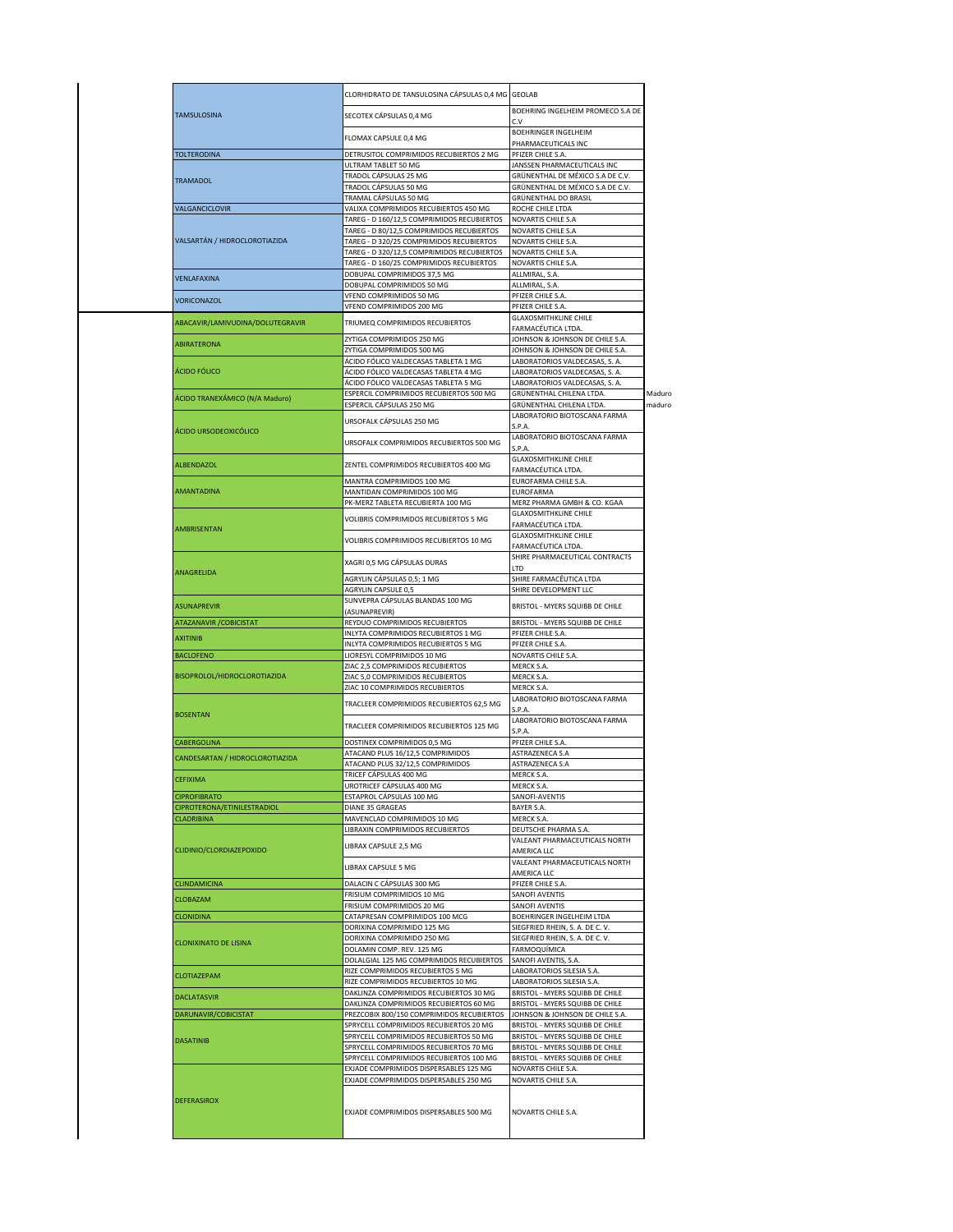| <b>DESMOPRESINA</b>                                         | DDAVP COMPRIMIDOS 0,2 MG                                                   | FERRING PRODUCTOS FARMACÉUTICOS<br><b>SPA</b>                       |        |
|-------------------------------------------------------------|----------------------------------------------------------------------------|---------------------------------------------------------------------|--------|
|                                                             | DDAVP COMPRIMIDOS 0,1 MG                                                   | FERRING PRODUCTOS FARMACÉUTICOS<br>SPA                              |        |
|                                                             |                                                                            |                                                                     |        |
|                                                             | DECADRON COMPRIMIDOS 0,5MG                                                 | ACHÉ                                                                | Maduro |
|                                                             | DECADRON COMPRIMIDOS 0,75MG                                                | ACHÉ                                                                |        |
|                                                             | DECADRON COMPRIMIDOS 4 MG                                                  | ACHÉ                                                                |        |
|                                                             |                                                                            | LABORATORIOS PISA, S. A. DE C. V;                                   |        |
|                                                             | DECOREX TABLETA 4 MG                                                       | PRODUCTOS FARMACÉUTICOS, S. A. DE<br>C.V.                           |        |
|                                                             |                                                                            | LABORATORIOS PISA, S. A. DE C. V;                                   |        |
|                                                             | DECOREX TABLETA 6 MG                                                       | PRODUCTOS FARMACÉUTICOS, S. A. DE                                   |        |
| DEXAMETASONA (N/A Maduro)                                   |                                                                            | C.V.                                                                |        |
|                                                             |                                                                            | LABORATORIOS PISA, S. A. DE C. V;                                   |        |
|                                                             | ALIN TABLETA 0,5 MG                                                        | PRODUCTOS FARMACÉUTICOS, S. A. DE                                   |        |
|                                                             |                                                                            | C.V.<br>LABORATORIOS PISA, S. A. DE C. V:                           |        |
|                                                             | ALIN TABLETA 0,75 MG                                                       | PRODUCTOS FARMACÉUTICOS, S. A. DE                                   |        |
|                                                             |                                                                            | C.V                                                                 |        |
|                                                             |                                                                            | WEST-WARD PHARMACEUTICALS                                           |        |
|                                                             | DEXAMETHASONE TABLET 4 MG                                                  | INTERNATIONAL LTD                                                   |        |
| DIENOGEST/ESTRADIOL VALERATO                                | QLAIRA COMPRIMIDOS RECUBIERTOS                                             | BAYER S.A.                                                          |        |
|                                                             | VONTROL COMPRIMIDOS 25 MG                                                  | <b>GLAXOSMITHKLINE CHILE</b>                                        |        |
| <b>DIFENIDOL</b>                                            |                                                                            | FARMACÉUTICA LTDA.                                                  |        |
|                                                             | KINTAVA COMPRIMIDOS 25 MG                                                  | ETEX FARMACÉUTICA LTDA                                              |        |
| DIOSMINA/HESPERIDINA                                        | DAFLON COMPRIMIDOS RECUBIERTOS 500 MG                                      | LABORATORIO SERVIER CHILE LTDA.                                     |        |
| <b>DISULFIRAMO</b>                                          | ANTABUS COMPRIMIDOS 250 MG                                                 | BOHM, S.A.                                                          |        |
| <b>DOLUTEGRAVIR</b>                                         | TIVICAY COMPRIMIDOS RECUBIERTOS 50 MG                                      | <b>GLAXOSMITHKLINE CHILE</b><br>FARMACÉUTICA LTDA.                  |        |
|                                                             | OROPERIDYS 10 MG COMPRIMÉ ORODISPERSIBLE                                   | PIERRE FABRE MÉDICAMENT                                             |        |
|                                                             | MOTILIUM INSTANT 10 MG ORODISPERSIBLE                                      |                                                                     |        |
| <b>DOMPERIDONA</b>                                          | TABLET                                                                     | JOHNSON & JOHNSON CONSUMER N.V.                                     |        |
|                                                             | MOTILIUM INSTANT 10 MG ORODISPERSIBLE                                      |                                                                     |        |
|                                                             | TABLET                                                                     | JOHNSON & JOHNSON CONSUMER N.V.                                     |        |
| <b>ELETRIPTAN</b>                                           | RELPAX COMPRIMIDOS RECUBIERTOS 40 MG                                       | PFIZER CHILE S.A.                                                   |        |
|                                                             | REVOLADE COMPRIMIDOS RECUBIERTOS 25 MG                                     | NOVARTIS CHILE S.A.                                                 |        |
|                                                             | REVOLADE COMPRIMIDOS RECUBIERTOS 50 MG                                     | NOVARTIS BIOCIENCIAS                                                |        |
|                                                             | PROMACTA TABLET 12,5 MG                                                    | NOVARTIS PHARMACEUTICALS CORP                                       |        |
|                                                             | PROMACTA TABLET 25 MG NOVARTIS<br>PHARMACEUTICALS CORP                     | NOVARTIS PHARMACEUTICALS CORP                                       |        |
| <b>ELTROMBOPAG</b>                                          | PROMACTA TABLET 50 MG NOVARTIS                                             |                                                                     |        |
|                                                             | PHARMACEUTICALS CORP                                                       | NOVARTIS PHARMACEUTICALS CORP                                       |        |
|                                                             | PROMACTA TABLET 75 MG NOVARTIS                                             | NOVARTIS PHARMACEUTICALS CORP                                       |        |
|                                                             | PHARMACEUTICALS CORP<br>PROMACTA TABLET 100 MG NOVARTIS                    |                                                                     |        |
|                                                             | PHARMACEUTICALS CORP                                                       | NOVARTIS PHARMACEUTICALS CORP                                       |        |
| EMTRICITABINA/RILPIVIRINA/TENOFOVIR<br>ALAFENAMIDA FUMARATO | ODEFSEY COMPRIMIDOS RECUBIERTOS                                            | <b>GADOR LTDA.</b>                                                  |        |
| EMTRICITABINA/TENOFOVIR DISOPROXILO                         | TRUVADA COMPRIMIDOS RECUBIERTOS (200/300                                   |                                                                     |        |
| <b>FUMARATO</b>                                             | MG)                                                                        | <b>GADOR LTDA.</b>                                                  |        |
|                                                             | DESCOVY COMPRIMIDOS RECUBIERTOS (200/20                                    | GILEAD SCIENCES INC.                                                |        |
| EMTRICITABINA/TENOFOVIR ALAFENAMIDA<br><b>FUMARATO</b>      | MG)<br>DESCOVY COMPRIMIDOS RECUBIERTOS (200/10                             |                                                                     |        |
|                                                             | MG)                                                                        | GILEAD SCIENCES INC.                                                |        |
|                                                             | CO-RENITEC TABLETA 10 MG/ 25 MG                                            | SCHERING-PLOUGH, S. A. DE C. V.                                     | Maduro |
|                                                             | VASERETIC TABLET 10 MG / 25 MG                                             | VALEANT INTERNATIONAL BARBADOS                                      |        |
| ENALAPRIL/HIDROCLOROTIAZIDA (N/A Maduro)                    |                                                                            | SRL                                                                 |        |
|                                                             | CO-RENITEC TABLETA 20 MG/ 12,5 MG                                          | SCHERING-PLOUGH, S. A. DE C. V.                                     |        |
|                                                             | CO-RENITEC 20 MG/ 12,5 MG, COMPRIMÉ                                        | <b>MSD FRANCE</b>                                                   |        |
| ENZALUTAMIDA                                                | XTANDI CÁPSULAS BLANDAS 40 MG<br>LATOTRYD TABLETA 500 MG                   | TECNOFARMA S.A.<br>LABORATORIOS GROSSMAN, S.A                       |        |
| ERITROMICINA (N/A Maduro)                                   |                                                                            |                                                                     | Maduro |
| <b>ESTROGENOS CONJUGADOS</b>                                | PREMARIN TABLETA RECUBIERTA 0,3 MG<br>PREMARIN TABLETA RECUBIERTA 0,625 MG | PFIZER, S.A. DE C.V<br>PFIZER, S.A. DE C.V                          |        |
|                                                             | MYAMBUTOL TABLET 400 MG                                                    | STI PHARMA LLC                                                      |        |
| <b>ETAMBLITOL</b>                                           | MYAMBUTOL TABLET 100 MG                                                    | STI PHARMA LLC                                                      |        |
|                                                             | INTELENCE COMPRIMIDOS 100 MG                                               | JOHNSON & JOHNSON DE CHILE S.A.                                     |        |
| <b>ETRAVIRINA</b>                                           | INTELENCE COMPRIMIDOS 200 MG                                               | JOHNSON & JOHNSON DE CHILE S.A.                                     |        |
|                                                             | AFINITOR COMPRIMIDOS 10 MG                                                 | NOVARTIS CHILE S.A.                                                 |        |
|                                                             | AFINITOR COMPRIMIDOS 5 MG                                                  | NOVARTIS CHILE S.A.                                                 |        |
|                                                             | AFINITOR COMPRIMIDOS 2,5 MG                                                | NOVARTIS CHILE S.A.                                                 |        |
|                                                             | CERTICAN COMPRIMIDOS 0,75 MG                                               | NOVARTIS CHILE S.A.                                                 |        |
| <b>EVEROLIMUS</b>                                           | CERTICAN COMPRIMIDOS 0,5 MG                                                | NOVARTIS CHILE S.A.                                                 |        |
|                                                             | CERTICAN COMPRIMIDOS 0,25 MG                                               | NOVARTIS CHILE S.A.                                                 |        |
|                                                             | CERTICAN COMPRIMIDOS 1 MG                                                  | NOVARTIS CHILE S.A.                                                 |        |
|                                                             | CERTICAN COMPRIMIDOS 1 MG<br>CERTICAN TABLETA 1 MG                         | NOVARTIS BIOCIÊNCIAS                                                |        |
|                                                             | ADIPEX-P CAPSULE 37,5 MG;                                                  | NOVARTIS FARMACÉUTICA, S.A. DE C.V.<br>TEVA PHARMACEUTICALS USA INC |        |
| <b>FENTERMINA</b>                                           | ADIPEX-P TABLET 37,5 MG                                                    | TEVA PHARMACEUTICALS USA INC                                        |        |
|                                                             | FLAVOXATE HYDROCHLORIDE TABLET 100 MG                                      | PADDOCK LABORATORIES LLC                                            |        |
| <b>FLAVOXATO</b>                                            |                                                                            | SANOFI-AVENTIS DE MÉXICO, S. A. DE                                  |        |
|                                                             | BLADURIL TABLETA RECUBIERTA 200 MG                                         | C.V.                                                                |        |
| <b>FLUDROCORTISONA</b>                                      | FLORINEF COMPRIMIDOS 0,1 MG                                                | ASPEN CHILE S.A                                                     |        |
| <b>FLUTAMIDA</b>                                            | EULEXIN COMPRIMIDOS 250 MG<br>FLUTAMIDE CAPSULE 125 MG                     | HYPERMARCAS<br>CIPLA LTD                                            |        |
|                                                             | APRESOLINA GRAGEAS 25 MG                                                   | NOVARTIS BIOCIÊNCIAS                                                |        |
| <b>HIDRALAZINA</b>                                          | APRESOLINA GRAGEAS 50 MG                                                   | NOVARTIS BIOCIÊNCIAS                                                |        |
|                                                             | ATARAX TABLETA 10 MG                                                       | PRODUCTOS FARMACÉUTICOS, S. A. DE                                   |        |
| <b>HIDROXIZINA CLORHIDRATO</b>                              |                                                                            | C.V.                                                                |        |
|                                                             | ATARAX TABLETA 25 MG                                                       | PRODUCTOS FARMACÉUTICOS, S. A. DE<br>C. V.                          |        |
|                                                             |                                                                            |                                                                     |        |
| <b>HIDROXIZINA PAMOATO</b>                                  | VISTARIL CAPSULE (EQ A 25 MG DE CLORHIDRATO)                               | PFIZER LABORATORIES DIV PFIZER INC                                  |        |
|                                                             | VISTARIL CAPSULE (EQ A 50 MG DE CLORHIDRATO)                               | PFIZER LABORATORIES DIV PFIZER INC                                  |        |
|                                                             | ISONIAZID TABLET 100 MG                                                    | SANDOZ INC                                                          |        |
| <b>ISONIAZIDA</b>                                           | ISONIAZID TABLET 300 MG                                                    | SANDOZ INC                                                          |        |
|                                                             |                                                                            |                                                                     |        |
|                                                             | VALIFOL TABLETA 100 MG                                                     | LABORATORIOS VALDECASAS, S. A.                                      |        |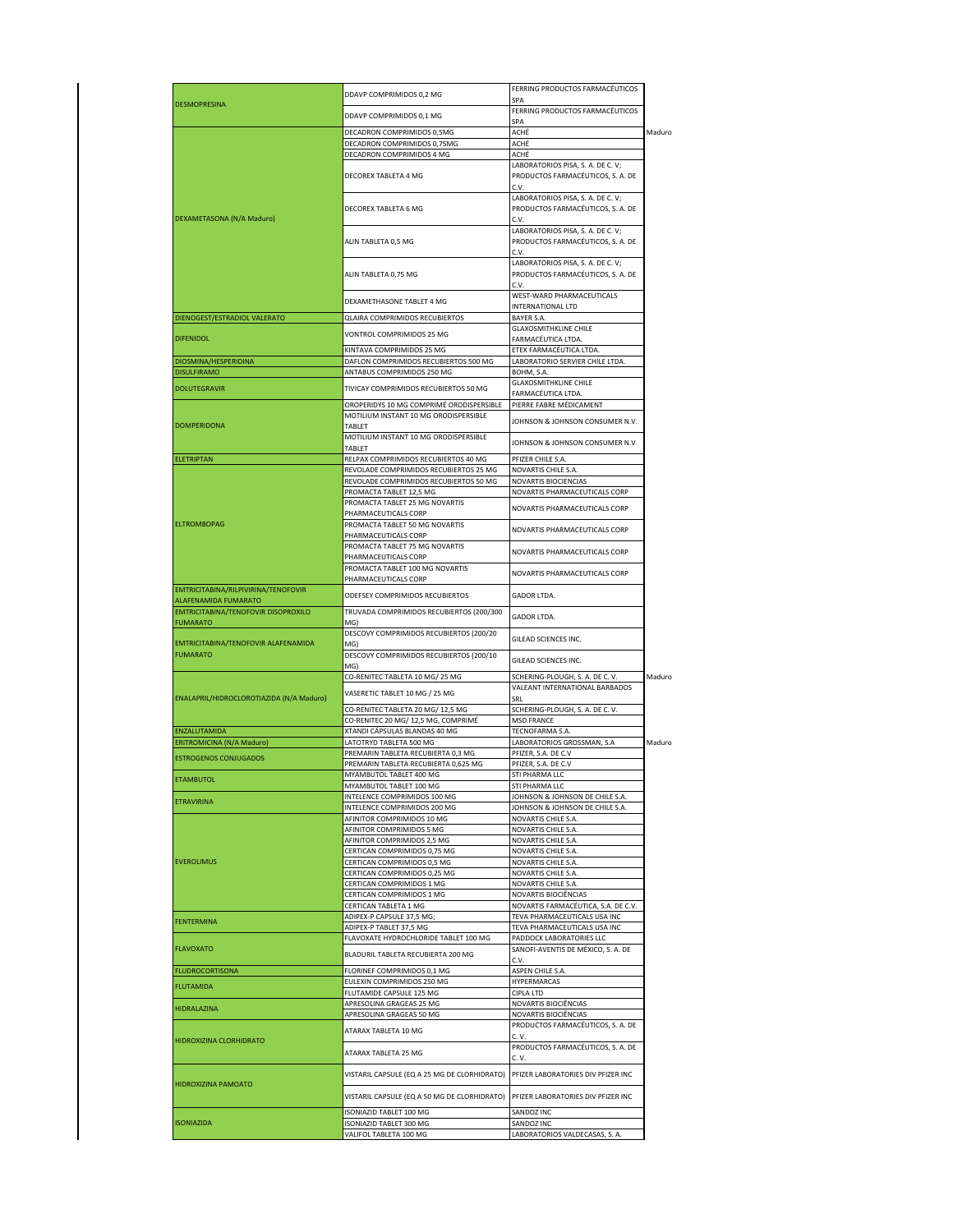|                               | <b>KETOROLACO</b>             | DOLAC COMPRIMIDOS 10 MG                                                | SIEGFRIED RHEIN, S. A. DE C. V.     |
|-------------------------------|-------------------------------|------------------------------------------------------------------------|-------------------------------------|
|                               |                               | KETOROLAC TROMETHAMINE TABLET 10 MG                                    | MYLAN PHARMACEUTICALS INC           |
|                               | LEDIPASVIR/SOFOSBUVIR         | HARVONI COMPRIMIDOS RECUBIERTOS                                        | <b>GADOR LTDA.</b>                  |
|                               |                               | CARBIDOL COMP. 25MG / 250MG                                            | <b>TEUTO</b>                        |
|                               | LEVODOPA/CARBIDOPA            | SINEMET TABLETA 25 MG / 250 MG                                         | SCHERING-PLOUGH, S. A. DE C. V.     |
|                               |                               | SINEMET TABLET 25 MG / 250 MG                                          | MERCK SHARP AND DOHME CORP          |
|                               |                               | STALEVO COMPRIMIDOS RECUBIERTOS                                        |                                     |
|                               |                               | 100/25/200                                                             | NOVARTIS CHILE S.A.                 |
|                               |                               | STALEVO COMPRIMIDOS RECUBIERTOS<br>150/37,5/200                        | NOVARTIS CHILE S.A.                 |
|                               |                               | STALEVO COMPRIMIDOS RECUBIERTOS<br>200/50/200                          | NOVARTIS CHILE S.A.                 |
|                               |                               | STALEVO COMPRIMIDOS RECUBIERTOS<br>50/12,5/200                         | NOVARTIS CHILE S.A.                 |
|                               |                               | STALEVO COM REV 50 MG + 12,5 MG + 200 MG                               | NOVARTIS BIOCIÊNCIAS                |
|                               | LEVODOPA/CARBIDOPA/ENTACAPONE | STALEVO TABLETA (RECUBIERTA) 12,5 MG/200                               | NOVARTIS FARMACÉUTICA, S.A. DE C.V. |
|                               |                               | MG/50 MG<br>STALEVO 125/31,5/200 COMPRIMIDOS                           | NOVARTIS CHILE S.A.                 |
|                               |                               | <b>RECUBIERTOS</b><br>STALEVO TABLETA (RECUBIERTA) 31.25 MG/200        | NOVARTIS FARMACÉUTICA, S.A. DE C.V. |
|                               |                               | MG/125 MG<br>STALEVO 75/18,75/200 COMPRIMIDOS                          | NOVARTIS CHILE S.A.                 |
| 115/18                        |                               | RECUBIERTOS 200/50/200<br>STALEVO TABLETA (RECUBIERTA) 18,75 MG/200    | NOVARTIS FARMACÉUTICA, S.A. DE C.V. |
| $(31-10-18)$                  |                               | MG/75 MG                                                               |                                     |
| <b>GRUPO B</b>                | LEVOSULPIRIDA                 | DISLEP COMPRIIMIDOS25 MG                                               | FERRER CHILE S.A.                   |
|                               |                               | ZESTRIL TABLET 2.5MG                                                   | ALVOGEN MALTA OPERATIONS LTD        |
|                               |                               | ZESTRIL COMPRIMIDOS 5 MG                                               | ASTRAZENECA                         |
| 34/20                         |                               |                                                                        |                                     |
| $(21-07-2020)$                |                               | ZESTRIL TABLET 5MG                                                     | ALVOGEN MALTA OPERATIONS LTD        |
|                               |                               | PRINIVIL TABLETA 10 MG                                                 | SCHERING-PLOUGH, S. A. DE C. V.     |
|                               |                               | ZESTRIL COMPRIMIDOS 10 MG                                              | ASTRAZENECA                         |
|                               | <b>LISINOPRIL</b>             | ZESTRIL TABLET 10 MG                                                   | ALVOGEN MALTA OPERATIONS LTD        |
| 29/21                         |                               | PRINIVIL TABLETA 20 MG                                                 | SCHERING-PLOUGH, S. A. DE C. V.     |
| $(27-04-2021)$                |                               | ZESTRIL COMPRIMIDOS 20 MG                                              | ASTRAZENECA                         |
|                               |                               |                                                                        |                                     |
| Fecha tope para que los       |                               | ZESTRIL TABLET 20 MG                                                   | ALVOGEN MALTA OPERATIONS LTD        |
| titulares de registros        |                               | ZESTRIL TABLET 30 MG                                                   | ALVOGEN MALTA OPERATIONS LTD        |
|                               |                               | ZESTRIL TABLET 40 MG                                                   | ALVOGEN MALTA OPERATIONS LTD        |
| sanitarios afectos, presenten |                               | ZESTORETIC TABLET 12,5 MG / 10 MG                                      | ALVOGEN MALTA OPERATIONS LTD        |
| el estudio de bioequivalencia |                               | ZESTORETIC TABLETA 12,5 MG / 20 MG                                     | ASTRAZENECA S.A. DE C.V.            |
| $terminad\alpha$              | LISINOPRIL/HIDROCLOROTIAZIDA  |                                                                        |                                     |
| 30-09-22                      |                               | ZESTORETIC TABLET 12,5 MG / 20 MG                                      | ALVOGEN MALTA OPERATIONS LTD        |
|                               |                               | ZESTORETIC TABLET 25 MG / 20 MG                                        | ALVOGEN MALTA OPERATIONS LTD        |
|                               |                               | IMOSEC COMPRIMIDOS 2 MG                                                | <b>JANSSEN CILAG</b>                |
|                               | LOPERAMIDA                    |                                                                        | JOHNSON AND JOHNSON COONSUMER       |
|                               |                               | IMODIUM TABLET 2 MG                                                    | IN <sub>C</sub>                     |
|                               |                               | IMODIUM 2 MG                                                           | JANSSEN-CILAG, S. A. DE C. V.       |
|                               |                               | HYZAAR COMPRIMIDOS RECUBIERTOS (50 MG                                  |                                     |
|                               |                               |                                                                        | MERCK SHARP & DOHME (I.A.) LLC      |
|                               | LOSARTÁN/HIDOCLOROTIAZIDA     | /12,5 MG)                                                              |                                     |
|                               |                               | HYZAAR FORTE COMPRIMIDOS RECUBIERTOS (100                              | MERCK SHARP & DOHME (I.A.) LLC      |
|                               |                               | MG / 25 MG)                                                            |                                     |
|                               |                               |                                                                        | <b>GLAXOSMITHKLINE CHILE</b>        |
|                               |                               | CELSENTRI COMPRIMIDOS RECUBIERTOS 150 MG                               | FARMACÉUTICA LTDA.                  |
|                               | <b>MARAVIROC</b>              |                                                                        | <b>GLAXOSMITHKLINE CHILE</b>        |
|                               |                               | CELSENTRI COMPRIMIDOS RECUBIERTOS 300 MG                               | FARMACÉUTICA LTDA.                  |
|                               |                               |                                                                        |                                     |
|                               |                               | VERNOX TABLETA 100 MG                                                  | JANSSEN-CILAG, S. A. DE C. V.       |
|                               | MEBENDAZOL                    | VERNOX TABLETA 500 MG                                                  | JANSSEN-CILAG, S. A. DE C. V.       |
|                               |                               | PANTELMIN COM                                                          | JANSSEN CILAG                       |
|                               |                               | <b>EMVERM TABLET CHEWABLE</b>                                          | IMPAX LABORATORIES INC              |
|                               |                               |                                                                        |                                     |
|                               |                               |                                                                        |                                     |
|                               |                               | DUSPATAL 135 MG FILMOMHULDE TABLETTEN                                  | ABBOTT B.V.                         |
|                               | <b>MEBEVERINA</b>             | COLOFAC TABLETS 135 MG                                                 | MYLAN PRODUCTS LTD.                 |
|                               |                               | DUSPATALIN 135 MG COMPRIMIDOS RECUBIERTOS BGP PRODUCTS OPERATIONS S.L. |                                     |
|                               |                               |                                                                        |                                     |
|                               | MEFLOQUINA                    | LARIAM COMPRIMIDOS 250 MG                                              | ROCHE CHILE LTDA.                   |
|                               | <b>MELFALAN</b>               | ALKERAN COMPRIMIDOS 2 MG                                               | ASPEN CHILE S.A.                    |
|                               |                               |                                                                        |                                     |
|                               | MERCAPTOPURINA                | PURINETHOL COMPRIMIDOS 50 MG                                           | ASPEN CHILE S.A.                    |
|                               |                               | GLUCOVANCE 500/5 COMPRIMIDOS RECUBIERTOS MERCK S.A.                    |                                     |
|                               | METFORMINA/GLIBENCLAMIDA      | GLUCOVANCE 500/2,5 COMPRIMIDOS<br><b>RECUBIERTOS</b>                   | MERCK S.A.                          |
|                               |                               | GLYBURIDE AND METFORMIN HYDROCHLORIDE<br>TABLET 2,5 MG / 500 MG        | AUROBINDO PHARMA LTD                |
|                               |                               | JALRA M 50/500 COMPRIMIDOS RECUBIERTOS                                 | MERCK S.A.                          |
|                               |                               |                                                                        |                                     |
|                               |                               | GALVUS MET 50/500 COMPRIMIDOS RECUBIERTOS NOVARTIS CHILE S.A.          |                                     |
|                               |                               | JALRA M 50/850 COMPRIMIDOS RECUBIERTOS                                 | MERCK S.A.                          |
|                               | METFORMINA/VILDAGLIPTINA      |                                                                        |                                     |
|                               |                               | GALVUS MET 50/850 COMPRIMIDOS RECUBIERTOS NOVARTIS CHILE S.A.          |                                     |
|                               |                               | JALRA M 50/1000 COMPRIMIDOS RECUBIERTOS                                | MERCK S.A.                          |
|                               |                               | GALVUS MET 50/1000 COMPRIMIDOS                                         | NOVARTIS CHILE S.A.                 |
|                               |                               | <b>RECUBIERTOS</b>                                                     |                                     |
|                               | METILPREDNISOLONA             | MEDROL COMPRIMIDOS 4 MG                                                | PFIZER CHILE S.A.                   |
|                               |                               | MINOCIN TABLETA 50 MG                                                  | PFIZER, S.A. DE C.V.                |
|                               |                               | MINOCIN TABLETA 100 MG                                                 | PFIZER, S.A. DE C.V.                |
|                               | <b>MINOCICLINA</b>            |                                                                        |                                     |
|                               |                               | MYNOCINE 100 MG, GELULE                                                | LABORATOIRE X.O                     |
|                               |                               | MINOCIN 100 MG CÁPSULAS                                                | TEOFARMA S.R.L                      |
|                               |                               | MEDROL COMPRIMIDOS 16 MG                                               | PFIZER CHILE S.A.                   |
|                               |                               | MODIODAL COMPRIMIDOS 200 MG                                            | H. LUNDBECK A/S                     |
|                               |                               | PROVIGIL TABLET 100 MG                                                 | <b>CEPHALON INC</b>                 |
|                               | <b>MODAFINILO</b>             | PROVIGIL TABLET 200 MG                                                 | CEPHALON INC                        |
|                               |                               |                                                                        |                                     |
|                               |                               | STAVIGILE COMPRIMIDOS 200 MG                                           | LIBBS                               |
|                               |                               | STAVIGILE COMPRIMIDOS 100 MG                                           | <b>LIBBS</b>                        |
|                               | <b>NIFURTIMOX</b>             | LAMPIT COMPRIMIDOS 120 MG                                              | BAYER S.A.                          |
|                               |                               | TASIGNA CÁPSULAS 150 MG                                                | NOVARTIS CHILE S.A.                 |
|                               |                               |                                                                        |                                     |
|                               | <b>NILOTINIB</b>              | TASIGNA CÁPSULAS 200 MG                                                | NOVARTIS CHILE S.A.                 |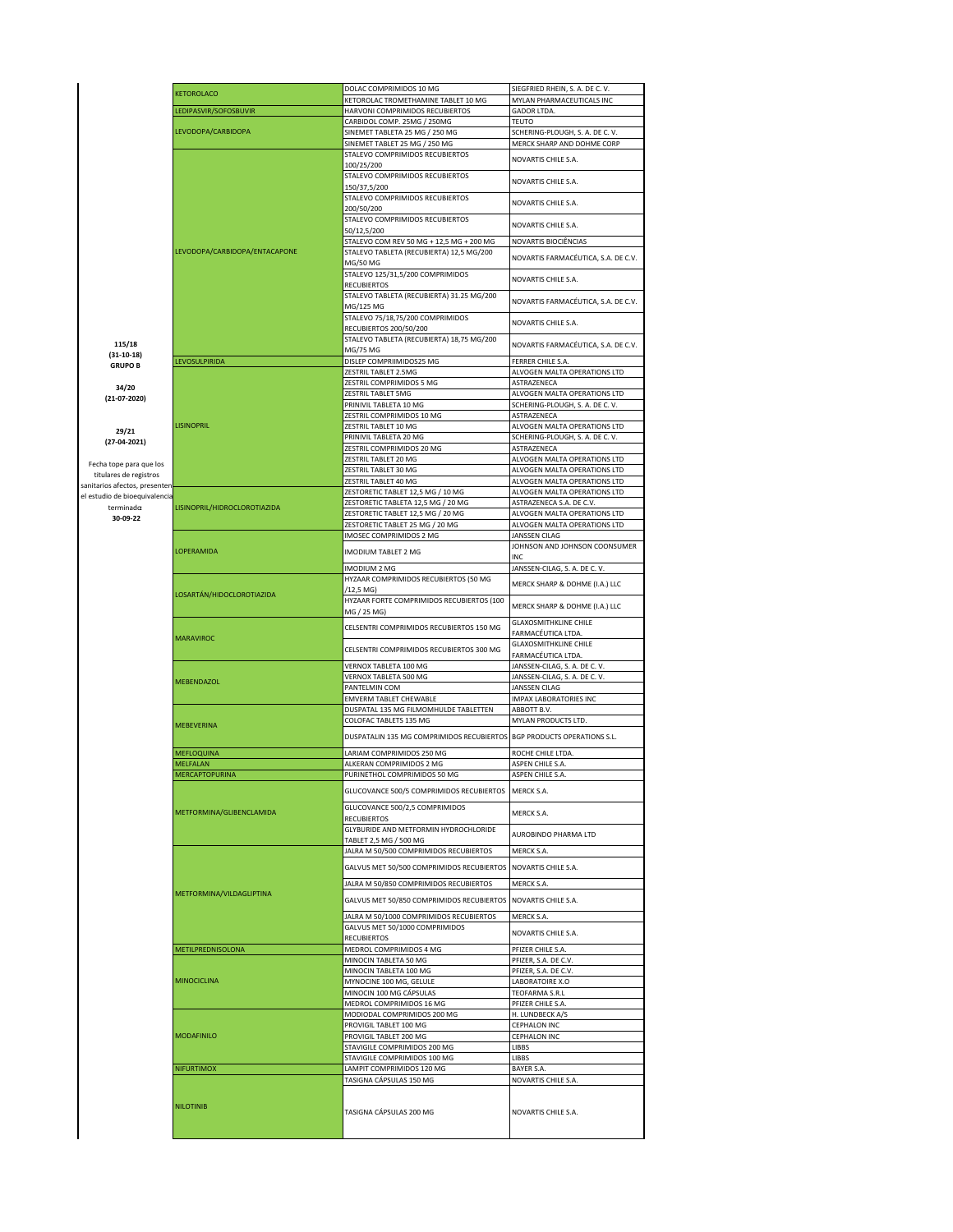|                                                                 | ORFADÍN CÁPSULAS 2 MG                                                                | INNOVATIVE MEDICINES S.A. - AGENCIA<br>EN CHILE                  |        |
|-----------------------------------------------------------------|--------------------------------------------------------------------------------------|------------------------------------------------------------------|--------|
| <b>NITISINONA</b>                                               | ORFADÍN CÁPSULAS 5 MG                                                                | INNOVATIVE MEDICINES S.A. - AGENCIA                              |        |
|                                                                 |                                                                                      | EN CHILE<br>INNOVATIVE MEDICINES S.A. - AGENCIA                  |        |
|                                                                 | ORFADÍN CÁPSULAS 10 MG                                                               | EN CHILE                                                         |        |
| <b>NOMEGESTROL</b><br>OMBITASVIR/PARITAPREVIR/RITONAVIR/DASABUV | LUTENYL COMPRIMIDOS 5 MG                                                             | LABORATORIO CHILE S.A.<br>ABBVIE PRODUCTOS FARMACÉUTICOS         |        |
| <b>IR</b>                                                       | VIEKIRA PAK COMPRIMIDOS RECUBIERTOS                                                  | LTDA.                                                            |        |
| ORLISTAT<br><b>OSELTAMIVIR</b>                                  | XENICAL CÁPSULAS 120 MG<br>TAMIFLU CÁPSULAS 75 MG                                    | GEMARKPHARMA LTDA.<br>ROCHE CHILE LTDA.                          |        |
| <b>OXCARBAZEPINA</b>                                            | TRILEPTAL COMPRIMIDOS RECUBIERTOS 300 MG                                             | NOVARTIS CHILE S.A.                                              |        |
|                                                                 | TRILEPTAL COMPRIMIDOS RECUBIERTOS 600 MG                                             | NOVARTIS CHILE S.A                                               |        |
|                                                                 | OXYBUTYNIN CHLORIDE TABLET 5 MG<br>RETEMIC COM 5 MG                                  | VINTAGE PHARMACEUTICALS INC<br>APSEN FARMACÊUTICA                |        |
| <b>OXIBUTONINA</b>                                              | NEFRYL TABLETA 5 MG                                                                  | ARMSTRONG LABORATORIOS DE                                        |        |
|                                                                 | OXINORM 5 MG CÁPSULAS DURAS                                                          | MÉXICO, S.A. DE C. V.<br>MUNDIPHARMA                             |        |
| <b>OXICODONA</b>                                                | OXINORM 10 MG CÁPSULAS DURAS                                                         | <b>MUNDIPHARMA</b>                                               |        |
|                                                                 | OXINORM 20 MG CÁPSULAS DURAS                                                         | MUNDIPHARMA<br>NOVARTIS CHILE S.A.                               |        |
| <b>PAZOPANIB</b>                                                | VOTRIENT COMPRIMIDOS RECUBIERTOS 200 MG<br>VOTRIENT COMPRIMIDOS RECUBIERTOS 400 MG   | NOVARTIS CHILE S.A                                               |        |
| <b>PIRFENIDONA</b>                                              | ESBRIET CÁPSULAS 267 MG                                                              | ROCHE CHILE LTDA.                                                |        |
| PIRIDOSTIGMINA                                                  | MESTINON COMPRIMIDOS 60 MG                                                           | DEUTSCHE PHARMA S.A.<br><b>GLAXOSMITHKLINE CHILE</b>             |        |
| PIRIMETAMINA                                                    | DARAPRIM COMPRIMIDOS 25 MG                                                           | FARMACÉUTICA LTDA.                                               |        |
|                                                                 | CISTICID COMPRIMIDOS 500 MG                                                          | MERCK S.A.                                                       | Maduro |
| PRAZICUANTEL (N/A Maduro)                                       | CISTICID TABLETAS 600 MG                                                             | MERCK S.A. DE C.V.<br>BAYER HEALTHCARE PHARMACEUTICALS           |        |
|                                                                 | BILTRICIDE TABLETS 600 MG                                                            | INC                                                              |        |
| <b>RALTEGRAVIR</b>                                              | ISENTRESS COMPRIMIDOS RECUBIERTOS 400 MG<br>ISENTRESS HD COMPRIMIDOS RECUBIERTOS 600 | MERCK SHARP & DOHME (I.A.) LLC                                   |        |
|                                                                 | MG                                                                                   | MERCK SHARP & DOHME (I.A.) LLC                                   |        |
|                                                                 | RIFALDIN CAP DURA 300 MG                                                             | SANOFI-AVENTIS                                                   |        |
| <b>RIFAMPICINA</b>                                              | RIFADIN CÁPSULA 300 MG                                                               | SANOFI-AVENTIS DE MÉXICO, S. A. DE<br>C.V.                       |        |
|                                                                 | XIFAXAN TABLET 200 MG                                                                | SALIX PHARMACEUTICALS INC                                        |        |
|                                                                 | XIFAXAN TABLET 550 MG                                                                | SALIX PHARMACEUTICALS INC                                        |        |
|                                                                 | XIFAXANTA 200 MG FILM COATED TABLETS                                                 | NORGINE PHARMACEUTICALS LTD. FAB:<br>ALFASIGMA S.P.A.            |        |
| RIFAXIMINA                                                      | TARGAXAN® 550 MG FILM-COATED TABLETS                                                 | NORGINE PHARMACEUTICALS LTD. FAB:                                |        |
|                                                                 | SPIRAXIN 200 MG COMP. REC. C/PELIC.                                                  | ALFASIGMA S.P.A.<br>ALFASIGMA S.P.A.                             |        |
|                                                                 | TIXTAR 550 MG COMP. REC. C/PELIC.                                                    | ALFASIGMA S.P.A.                                                 |        |
|                                                                 | TIXTELLER 550 MG COMP. REC. C/PELIC.                                                 | ALFASIGMA S.P.A.                                                 |        |
| <b>RILUZOL</b>                                                  | RILUTEK COMPRIMIDOS RECUBIERTOS 50 MG<br>ADEMPAS COMPRIMIDOS RECUBIERTOS 2 MG        | SANOFI-AVENTIS DE CHILE S.A.<br>BAYER S.A.                       |        |
| <b>RIOCIGUAT</b>                                                | ADEMPAS COMPRIMIDOS RECUBIERTOS 2,5 MG                                               | BAYER S.A.                                                       |        |
|                                                                 | XARELTO COMPRIMIDOS RECUBIERTOS 10 MG                                                | BAYER S.A.                                                       |        |
|                                                                 |                                                                                      |                                                                  |        |
| <b>RIVAROXABAN</b>                                              | XARELTO COMPRIMIDOS RECUBIERTOS 15 MG<br>XARELTO COMPRIMIDOS RECUBIERTOS 20 MG       | BAYER S.A.<br>BAYER S.A.                                         |        |
|                                                                 | XARELTO COMPRIMIDOS RECUBIERTOS 2,5 MG                                               | BAYER S.A.                                                       |        |
|                                                                 | DAXAS COMPRIMIDO RECUBIERTO CON PELÍCULA<br>500 MCG                                  | ASTRAZENECA AB                                                   |        |
|                                                                 | DAXAS COMPRIMIDO RECUBIERTO 0,5 MG                                                   | ASTRAZENECA SOCIEDAD ANÓNIMA                                     |        |
| <b>ROFLUMILAST</b>                                              | DAXAS FILM COATED TABLET 500 MCG                                                     | ASTRAZENECA CANADA INC                                           |        |
|                                                                 | DALIRESP TABLET 250 MCG<br>DALIRESP TABLET 500 MCG                                   | ASTRAZENECA PHARMACEUTICALS LP<br>ASTRAZENECA PHARMACEUTICALS LP |        |
|                                                                 | DAXAS COMPRIMIDO REVESTIDO 500 MCG                                                   | ASTRAZENECA                                                      |        |
|                                                                 | JAKAVI COMPRIMIDOS 5 MG<br>JAKAVI COMPRIMIDOS 10 MG                                  | NOVARTIS CHILE S.A.<br><b>NOVARTIS CHILE S.A</b>                 |        |
| <b>RUXOLITINIB</b>                                              | JAKAVI COMPRIMIDOS 15 MG                                                             | NOVARTIS CHILE S.A.                                              |        |
| SAPROPTERINA                                                    | JAKAVI COMPRIMIDOS 20 MG<br>KUVALLA COMPRIMIDOS DISPERSABLES 100 MG                  | NOVARTIS CHILE S.A.<br><b>BIOMARIN CHILE SPA</b>                 |        |
|                                                                 | RAPAMUNE GRAGEAS 0,5 MG                                                              | LABORATORIOS WYETH LLC.                                          |        |
| <b>SIROLIMUS</b>                                                | RAPAMUNE GRAGEAS 1 MG<br>RAPAMUNE GRAGEAS 2 MG                                       | LABORATORIOS WYETH LLC.<br>LABORATORIOS WYETH LLC.               |        |
| <b>SOFOSBUVIR</b>                                               | SOVALDI COMPRIMIDOS RECUBIERTOS 400 MG                                               | <b>GADOR LTDA</b>                                                |        |
| SOFOSBUVIR/VELPATASVIR                                          | EPCLUSA 400/100 COMPRIMIDOS RECUBIERTOS                                              | GADOR LTDA.                                                      |        |
| <b>SORAFENIB</b>                                                | NEXAVAR COMPRIMIDOS RECUBIERTOS 200 MG<br>BACTRIM COMPRIMIDOS 400 MG / 80 MG         | BAYER S.A.<br><b>ROCHE</b>                                       |        |
|                                                                 | BACTRIM F COMPRIMIDOS 800 MG / 160 MG                                                | <b>ROCHE</b>                                                     |        |
| SULFAMETOXAZOL/TRIMETOPRIMA<br>(COTRIMOXAZOL)                   | BACTRIM TABLETA 400 MG / 80 MG<br>BACTRIM F TABLETA 800 MG / 160MG                   | PRODUCTOS ROCHE, S.A. DE C.V.<br>PRODUCTOS ROCHE, S.A. DE C.V.   |        |
|                                                                 | BACTRIM TABLET 400MG / 80MG                                                          | SUN PHARMACEUTICAL INDUSTRIES INC                                |        |
|                                                                 | BACTRIM DS TABLET 800MG / 160MG                                                      | SUN PHARMACEUTICAL INDUSTRIES INC                                |        |
| SULFASALAZINA                                                   | AZULFIDINE COMPRIMIDOS 500 MG<br>SUTENT CÁPSULAS 12,5 MG                             | PFIZER CHILE S.A.<br>PFIZER CHILE S.A.                           |        |
| <b>SUNITINIB</b>                                                | SUTENT CÁPSULAS 25 MG                                                                | PFIZER CHILE S.A.                                                |        |
|                                                                 | SUTENT CÁPSULAS 50 MG<br>THALOMID CAPSULE 50 MG                                      | PFIZER CHILE S.A.<br><b>CELGENE CORP</b>                         |        |
|                                                                 | THALOMID CAPSULE 100 MG                                                              | CELGENE CORP                                                     |        |
|                                                                 | THALOMID CAPSULE 150 MG                                                              | <b>CELGENE CORP</b>                                              |        |
| <b>TALIDOMIDA</b>                                               | THALOMID CAPSULE 200 MG<br>THALIDOMIDE CELGENE 50 MG CAPSULAS DURAS                  | <b>CELGENE CORP</b><br>CELGENE EUROPE LTD                        |        |
|                                                                 | TALIZER TABLETA 25 MG                                                                | SERRAL, S.A. DE C.V.                                             |        |
|                                                                 | TALIZER TABLETA 50 MG                                                                | SERRAL, S.A. DE C.V.                                             |        |
|                                                                 | TALIZER TABLETA 100 MG<br>TALIZER TABLETA 200 MG                                     | SERRAL, S.A. DE C.V.<br>SERRAL, S.A. DE C.V.                     |        |
|                                                                 | PALEXIS COMPRIMIDOS RECUBIERTOS 50 MG                                                | GRÜNENTHAL CHILENA LTDA.                                         |        |
| <b>TAPENTADOL</b>                                               | PALEXIS COMPRIMIDOS RECUBIERTOS 75 MG<br>PALEXIS COMPRIMIDOS RECUBIERTOS 100 MG      | GRÜNENTHAL CHILENA LTDA.<br>GRÜNENTHAL CHILENA LTDA.             |        |
|                                                                 | MICARDIS PLUS 40/12,5 COMPRIMIDOS                                                    | BOEHRINGER INGELHEIM LTDA.                                       |        |
| TELMISARTÁN / HIDROCLOROTIAZIDA                                 | MICARDIS PLUS 80/12,5 COMPRIMIDOS                                                    | BOEHRINGER INGELHEIM LTDA.                                       |        |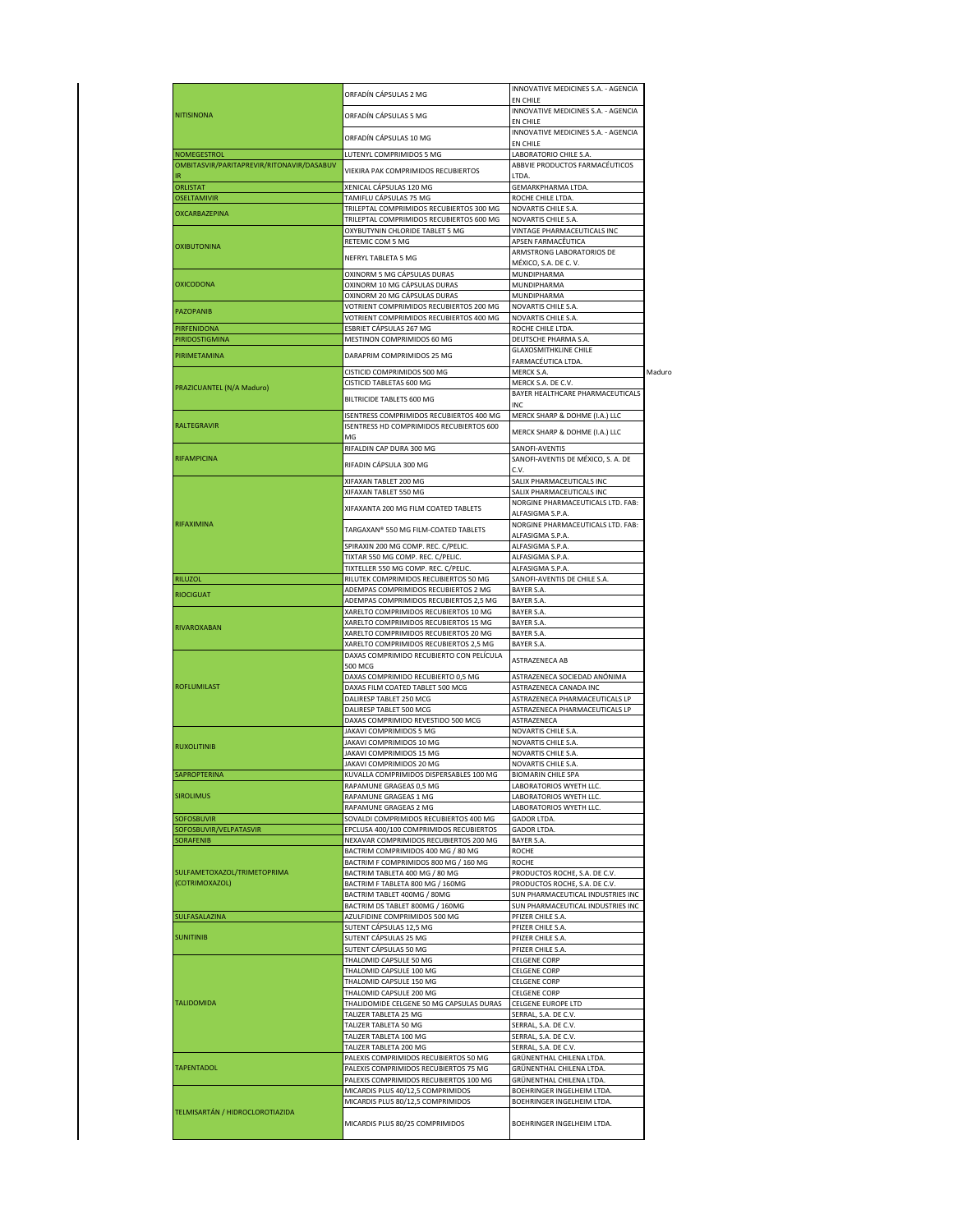| TEMODAL CAPSULA DURA 5 MG                                                   |                                                                                                                                                                                                                                                                                                                                                                              |
|-----------------------------------------------------------------------------|------------------------------------------------------------------------------------------------------------------------------------------------------------------------------------------------------------------------------------------------------------------------------------------------------------------------------------------------------------------------------|
|                                                                             | SCHERING PLOUGH                                                                                                                                                                                                                                                                                                                                                              |
| TEMODAL CÁPSULAS 20 MG (TEMOZOLOMIDA)                                       | MERCK SHARP & DOHME CHILE LTDA.                                                                                                                                                                                                                                                                                                                                              |
| TEMODAL CÁPSULAS 100 MG (TEMOZOLOMIDA)                                      | MERCK SHARP & DOHME CHILE LTDA                                                                                                                                                                                                                                                                                                                                               |
| TEMODAL CÁPSULAS 140 MG (TEMOZOLOMIDA)                                      | MERCK SHARP & DOHME CHILE LTDA.                                                                                                                                                                                                                                                                                                                                              |
|                                                                             |                                                                                                                                                                                                                                                                                                                                                                              |
|                                                                             | MERCK SHARP & DOHME CHILE LTDA.                                                                                                                                                                                                                                                                                                                                              |
|                                                                             | MERCK SHARP & DOHME CHILE LTDA                                                                                                                                                                                                                                                                                                                                               |
| GENVOYA COMPRIMIDOS RECUBIERTOS                                             | <b>GADOR LTDA.</b>                                                                                                                                                                                                                                                                                                                                                           |
| STRIBILD COMPRIMIDOS RECUBIERTOS                                            | <b>GADOR LTDA.</b>                                                                                                                                                                                                                                                                                                                                                           |
|                                                                             | VALEANT PHARMACEUTICALS NORTH<br>AMERICA LLC.                                                                                                                                                                                                                                                                                                                                |
|                                                                             | VALEANT PHARMACEUTICALS NORTH<br>AMERICA LLC.                                                                                                                                                                                                                                                                                                                                |
| NITOMAN COMPRIMIDOS 25 MG                                                   | PHARMASWISS CESKA REPUBLIKA S.R.O.<br>LUNDBECK UK                                                                                                                                                                                                                                                                                                                            |
| THYROZOL 10 COMPRIMIDOS RECUBIERTOS 10 MG                                   | MERCK S.A.<br>MERCK S.A.                                                                                                                                                                                                                                                                                                                                                     |
| THYROZOL 20 COMPRIMIDOS RECUBIERTOS 20 MG MERCK S.A.                        |                                                                                                                                                                                                                                                                                                                                                                              |
| MEKINIST COMPRIMIDOS RECUBIERTOS 2 MG                                       | <b>NOVARTIS CHILE S.A</b><br>NOVARTIS CHILE S.A.<br>APSEN FARMACÊUTICA                                                                                                                                                                                                                                                                                                       |
| DONAREN RETARD COM LIB CONT 150 MG                                          | APSEN FARMACÊUTICA<br>LABORATORIOS SENOSIAIN, S. A. DE C.                                                                                                                                                                                                                                                                                                                    |
|                                                                             | LABORATORIOS SENOSIAIN, S. A. DE C.                                                                                                                                                                                                                                                                                                                                          |
|                                                                             | LABORATORIOS SENOSIAIN, S. A. DE C.                                                                                                                                                                                                                                                                                                                                          |
| DYAZIDE CAPSULE 25 MG / 37,5 MG                                             | <b>GLAXOSMITHKLINE LLC</b><br>MYLAN PHARMACEUTICALS INC                                                                                                                                                                                                                                                                                                                      |
|                                                                             | MYLAN PHARMACEUTICALS INC                                                                                                                                                                                                                                                                                                                                                    |
|                                                                             | PSICOFARMA, S. A. DE C. V.                                                                                                                                                                                                                                                                                                                                                   |
|                                                                             |                                                                                                                                                                                                                                                                                                                                                                              |
|                                                                             | BRISTOL - MYERS SQUIBB DE CHILE                                                                                                                                                                                                                                                                                                                                              |
|                                                                             | BRISTOL - MYERS SQUIBB DE CHILE                                                                                                                                                                                                                                                                                                                                              |
|                                                                             | PFIZER CHILE S.A.                                                                                                                                                                                                                                                                                                                                                            |
|                                                                             | PFIZER CHILE S.A.                                                                                                                                                                                                                                                                                                                                                            |
|                                                                             | PFIZER CHILE S.A                                                                                                                                                                                                                                                                                                                                                             |
|                                                                             | PFIZER CHILE S.A.                                                                                                                                                                                                                                                                                                                                                            |
| EXFORGE D COMPRIMIDOS RECUBIERTOS                                           | NOVARTIS CHILE S.A.                                                                                                                                                                                                                                                                                                                                                          |
| EXFORGE D COMPRIMIDOS RECUBIERTOS                                           | NOVARTIS CHILE S.A.                                                                                                                                                                                                                                                                                                                                                          |
|                                                                             | NOVARTIS CHILE S.A.                                                                                                                                                                                                                                                                                                                                                          |
|                                                                             |                                                                                                                                                                                                                                                                                                                                                                              |
| CADUET COMPRIMIDOS RECUBIERTOS (5/20)                                       | PFIZER CHILE S.A.                                                                                                                                                                                                                                                                                                                                                            |
| CADUET COMPRIMIDOS RECUBIERTOS (10/20)                                      | PFIZER CHILE S.A.                                                                                                                                                                                                                                                                                                                                                            |
| CADUET COMPRIMIDOS RECUBIERTOS (5/10)                                       | PFIZER CHILE S.A.                                                                                                                                                                                                                                                                                                                                                            |
| CADUET COMPRIMIDOS RECUBIERTOS (10/10)                                      | PFIZER CHILE S.A                                                                                                                                                                                                                                                                                                                                                             |
| LIPTRUZET 10/10 COMPRIMIDOS RECUBIERTOS                                     | MERCK SHARP & DOHME                                                                                                                                                                                                                                                                                                                                                          |
| LIPTRUZET 10/20 COMPRIMIDOS RECUBIERTOS                                     | MERCK SHARP & DOHME                                                                                                                                                                                                                                                                                                                                                          |
| LIPTRUZET 10/40 COMPRIMIDOS RECUBIERTOS                                     |                                                                                                                                                                                                                                                                                                                                                                              |
|                                                                             | MERCK SHARP & DOHME<br>SANOFI-AVENTIS DE MÉXICO, S. A. DE C.                                                                                                                                                                                                                                                                                                                 |
| ORELOX COMPRIMIDOS 100 MG<br>ORELOX COMPRIMIDOS 200 MG                      | SANOFI-AVENTIS DE MÉXICO, S. A. DE C.                                                                                                                                                                                                                                                                                                                                        |
| TAFIROL FLEX 300 MG / 250 MG                                                | ٧.<br>ASOFARMA DE MÉXICO, S.A. DE C.V.                                                                                                                                                                                                                                                                                                                                       |
|                                                                             |                                                                                                                                                                                                                                                                                                                                                                              |
|                                                                             | NOVARTIS PHARMACEUTICALS CORP                                                                                                                                                                                                                                                                                                                                                |
|                                                                             |                                                                                                                                                                                                                                                                                                                                                                              |
| LIPIDIL COMPRIMIDOS RECUBIERTOS 160 MG                                      | ABBOTT LABORATORIES DE CHILE LTDA.<br><b>ABBOTT BRASIL</b>                                                                                                                                                                                                                                                                                                                   |
| LUVOX COMPRIMIDOS RECUBIERTOS 100 MG<br>LUVOX COMPRIMIDOS RECUBIERTOS 50 MG | ABBOTT LABORATORIES DE CHILE LTDA.<br>ABBOTT LABORATORIES DE MÉXICO, S.                                                                                                                                                                                                                                                                                                      |
| AMARYL COMPRIMIDOS 2 MG                                                     | A. DE C. V.<br>SANOFI-AVENTIS DE CHILE S.A.                                                                                                                                                                                                                                                                                                                                  |
| AMARYL COMPRIMIDOS 4 MG                                                     | SANOFI-AVENTIS DE CHILE S.A                                                                                                                                                                                                                                                                                                                                                  |
| AMARYL M 2/1000 COMPRIMIDOS RECUBIERTOS                                     | SANOFI-AVENTIS DE CHILE S.A.                                                                                                                                                                                                                                                                                                                                                 |
| AMARYL M 4/1000 COMPRIMIDOS RECUBIERTOS                                     | SANOFI-AVENTIS DE CHILE S.A.                                                                                                                                                                                                                                                                                                                                                 |
| COVERAM COMPRIMIDOS (10/5)                                                  | LABORATORIO SERVIER CHILE LTDA                                                                                                                                                                                                                                                                                                                                               |
| COVERAM COMPRIMIDOS (10/10)                                                 | LABORATORIO SERVIER CHILE LTDA.                                                                                                                                                                                                                                                                                                                                              |
| COVERAM COMPRIMIDOS (5/5)                                                   | LABORATORIO SERVIER CHILE LTDA.                                                                                                                                                                                                                                                                                                                                              |
| COVERAM COMPRIMIDOS (5/10)                                                  | LABORATORIO SERVIER CHILE LTDA                                                                                                                                                                                                                                                                                                                                               |
| ACCUPRIL COMPRIMIDOS RECUBIERTOS 10 MG                                      | PFIZER CHILE S.A.                                                                                                                                                                                                                                                                                                                                                            |
| ACCUPRIL COMPRIMIDOS RECUBIERTOS 10 MG                                      | PFIZER CHILE S.A.                                                                                                                                                                                                                                                                                                                                                            |
| ACCUPRIL COMPRIMIDOS RECUBIERTOS 20 MG                                      | PFIZER CHILE S.A.                                                                                                                                                                                                                                                                                                                                                            |
| ACCUPRIL COMPRIMIDOS RECUBIERTOS 20 MG                                      | PFIZER CHILE S.A.                                                                                                                                                                                                                                                                                                                                                            |
|                                                                             | KING PHARMACEUTICALS LNC.                                                                                                                                                                                                                                                                                                                                                    |
|                                                                             | SANOFI AVENTIS S.A.                                                                                                                                                                                                                                                                                                                                                          |
|                                                                             | NOVA QUIMICA; MEDLEY Y SANOFI                                                                                                                                                                                                                                                                                                                                                |
|                                                                             | AVENTIS                                                                                                                                                                                                                                                                                                                                                                      |
| RULID COMPRIMIDOS RECUBIERTOS                                               | SANOFI AVENTIS, S.A.                                                                                                                                                                                                                                                                                                                                                         |
| JANUVIA COMPRIMIDOS RECUBIERTOS 50 MG                                       | MERCK SHARP & DOHME                                                                                                                                                                                                                                                                                                                                                          |
| DONAREN COM REV 100 MG                                                      | TEMODAL CÁPSULAS 180 MG (TEMOZOLOMIDA)<br>TEMODAL CÁPSULAS 250 MG (TEMOZOLOMIDA)<br>THYROZOL 5 COMPRIMIDOS RECUBIERTOS 5 MG<br>MEKINIST COMPRIMIDOS RECUBIERTOS 0,5 MG<br>MAXZIDE TABLET 50 MG / 75 MG<br>MAXZIDE 25 TABLET 25 MG / 37,5 MG<br>HIPOKINON COMPRIMIDOS 5 MG<br>COUMADIN COMPRIMIDOS 2,5 MG<br>COUMADIN COMPRIMIDOS 5,0 MG<br>EXFORGE D COMPRIMIDOS RECUBIERTOS |